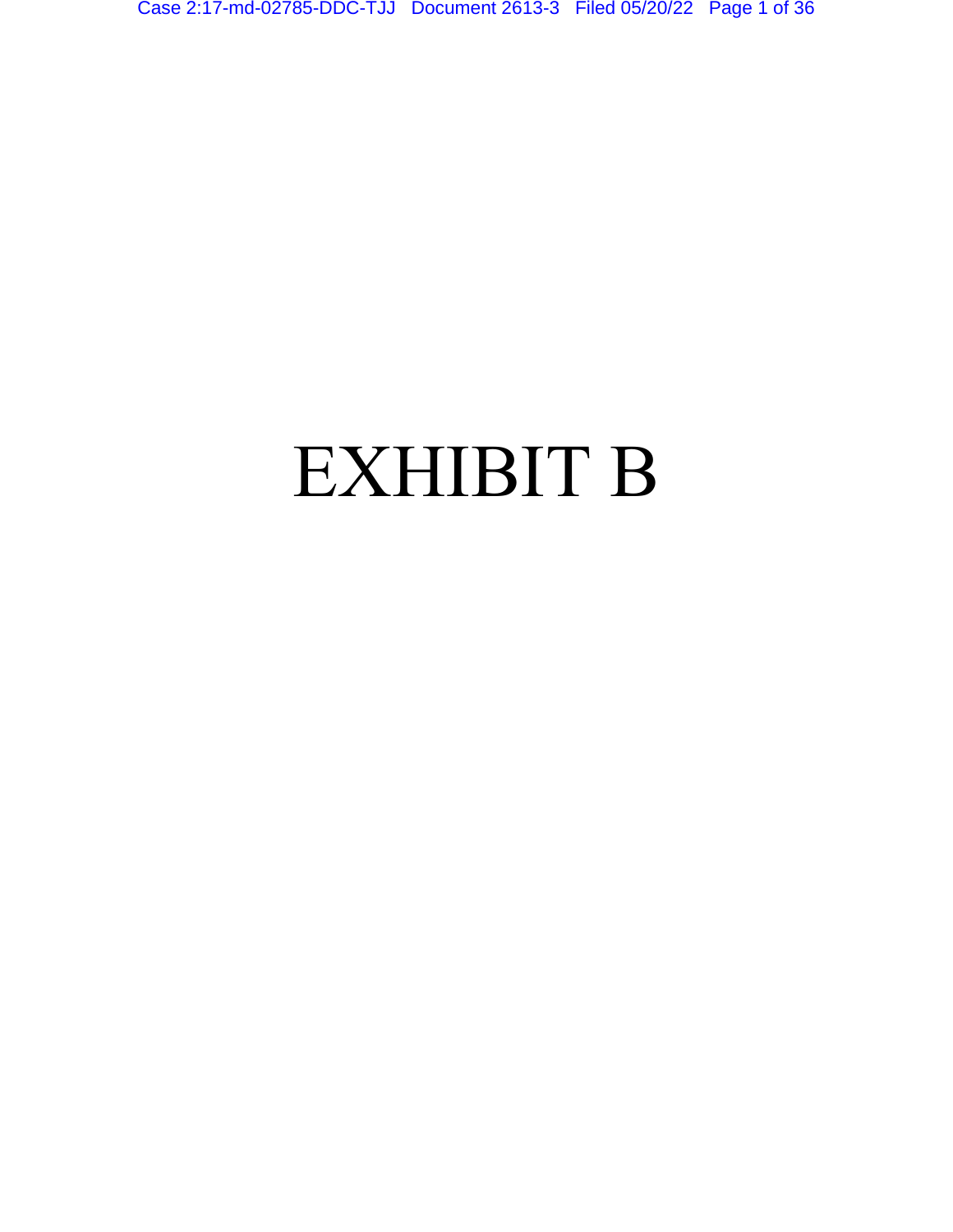# **IN THE UNITED STATES DISTRICT COURT FOR THE DISTRICT OF KANSAS**

 $\lambda$  $\lambda$ ) ) ) ) ) ) )

In re EPIPEN (EPINEPHRINE INJECTION, USP) MARKETING, SALES PRACTICES AND ANTITRUST ACTION

Civil Action No. 2:17-md-02785-DDC-TJJ (MDL No: 2785)

This Document Relates To:

CONSUMER CLASS CASES.

# **DECLARATION OF STEVEN S. GENSLER IN SUPPORT OF THE SETTLEMENT AGREEMENT, AWARD OF ATTORNEY'S FEES, AND CLASS REPRESENTATIVE INCENTIVE AWARD**

I, Steven S. Gensler, declare as follows:

1. I am the Gene and Elaine Edwards Family Chair at the University of Oklahoma

College of Law, where I teach Civil Procedure and related classes. I also currently serve as the Associate Dean for Academic Affairs.

2. I have been teaching and studying federal civil practice and procedure for over 20

years. For the last 15 years, I have been the principal author of a treatise on the Federal Rules of

Civil Procedure, which my co-author and I revise and update annually. From 2005 to 2011, I served

as a member of the Advisory Committee on Civil Rules.<sup>1</sup> My curriculum vitae is attached as

# **Exhibit 1**.

3. I have been retained by Plaintiff's Counsel to provide an opinion as to: (1) the

fairness, reasonableness, and adequacy of the Settlement Agreement; (2) the reasonableness of Co-

<sup>&</sup>lt;sup>1</sup> I currently serve as the lead consultant to the U.S. Judicial Conference's Committee on Federal-State Jurisdiction. I list these appointments only to establish my credentials and submit this declaration solely in my personal capacity.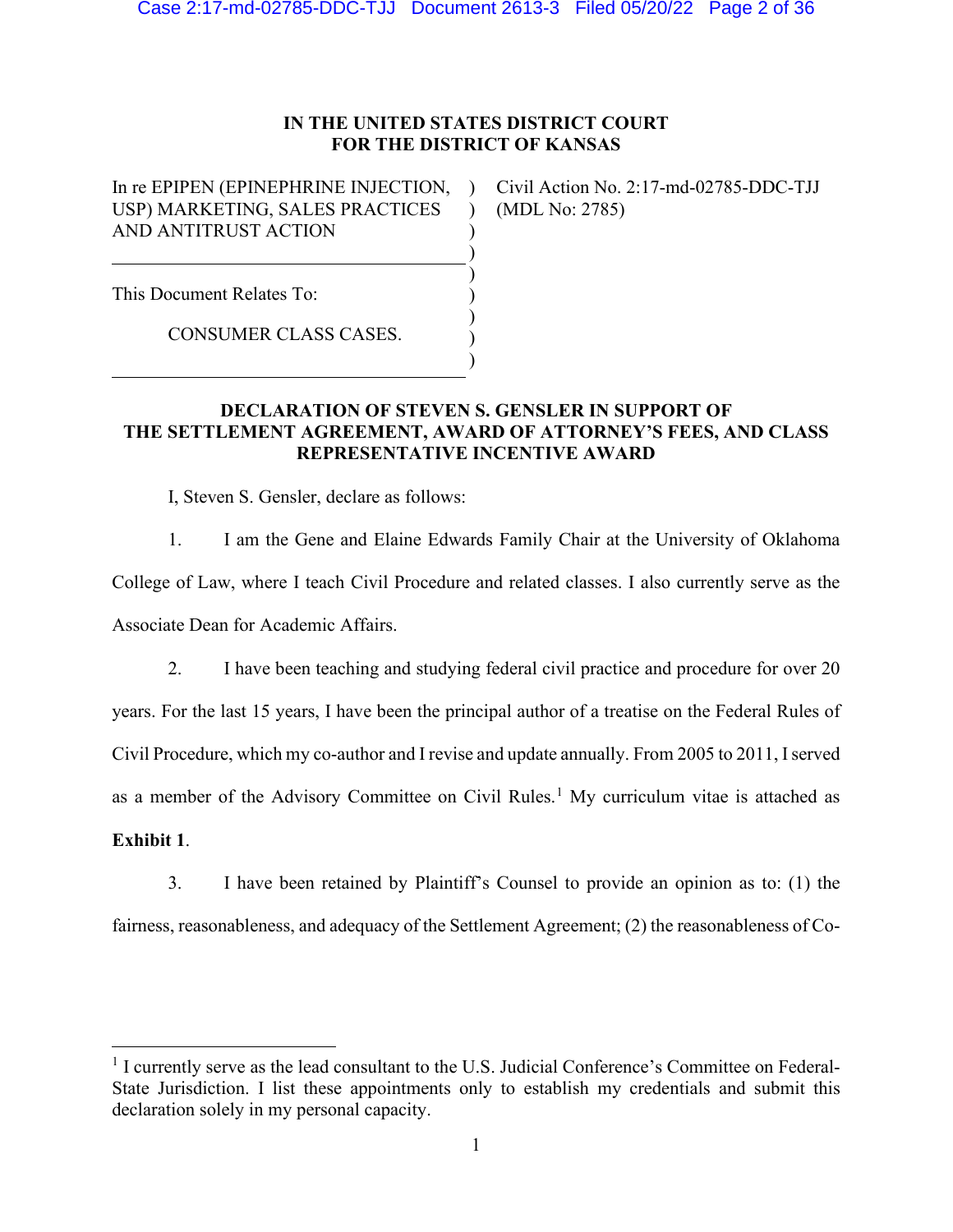# Case 2:17-md-02785-DDC-TJJ Document 2613-3 Filed 05/20/22 Page 3 of 36

Lead Counsel's attorney's fee request; and (3) the reasonableness of the Class Representatives' request for incentive awards.

4. In forming these opinions, I have reviewed, among other things: (1) pleadings, filings, and orders in this case; (2) the Settlement Agreement; (3) the Joint Declaration of Co-Lead Counsel in Support of Class Plaintiffs' Motion for Final Approval of Settlement, Approval of Plan Allocation, and Award of Attorneys' Fees, Expenses, and Service Awards; (4) the Declaration of Eric Schachter of A.B. Data, Ltd. in Support of Class Plaintiffs' Motion for Final Approval of Mylan Settlement and Plan of Allocation; and (5) the Declarations of all 35 Class Representatives for whom the Plaintiffs are seeking service awards for their contributions while serving as representative plaintiffs.

5. The analysis set forth in this Declaration is substantially the same as the analysis set forth in my Declaration in support of the Pfizer settlement. That is because the same analysis that supported approval of the Pfizer settlement also supports approval of this settlement involving the Mylan Defendants.<sup>2</sup> And the same analysis that supported a percentage-based fee of 1/3 of the gross settlement in Pfizer also supports a percentage-based fee of 1/3 of the gross settlement here. My analysis of those topics has not changed, so I have not attempted to rewrite that analysis in an effort to make it seem "new."

6. Though I have reached the same result, I have independently applied the underlying principles to the circumstances of this settlement. In order to maintain continuity, I have modified the analysis only where there is a need to address a difference in the circumstances (even though the outcome is the same).

<sup>&</sup>lt;sup>2</sup> "Mylan" refers collectively to Mylan N.V., Mylan Specialty L.P., Mylan Pharmaceuticals Inc., and Heather Bresch. "Mylan Defendants" refers collectively to Mylan and Viatris Inc.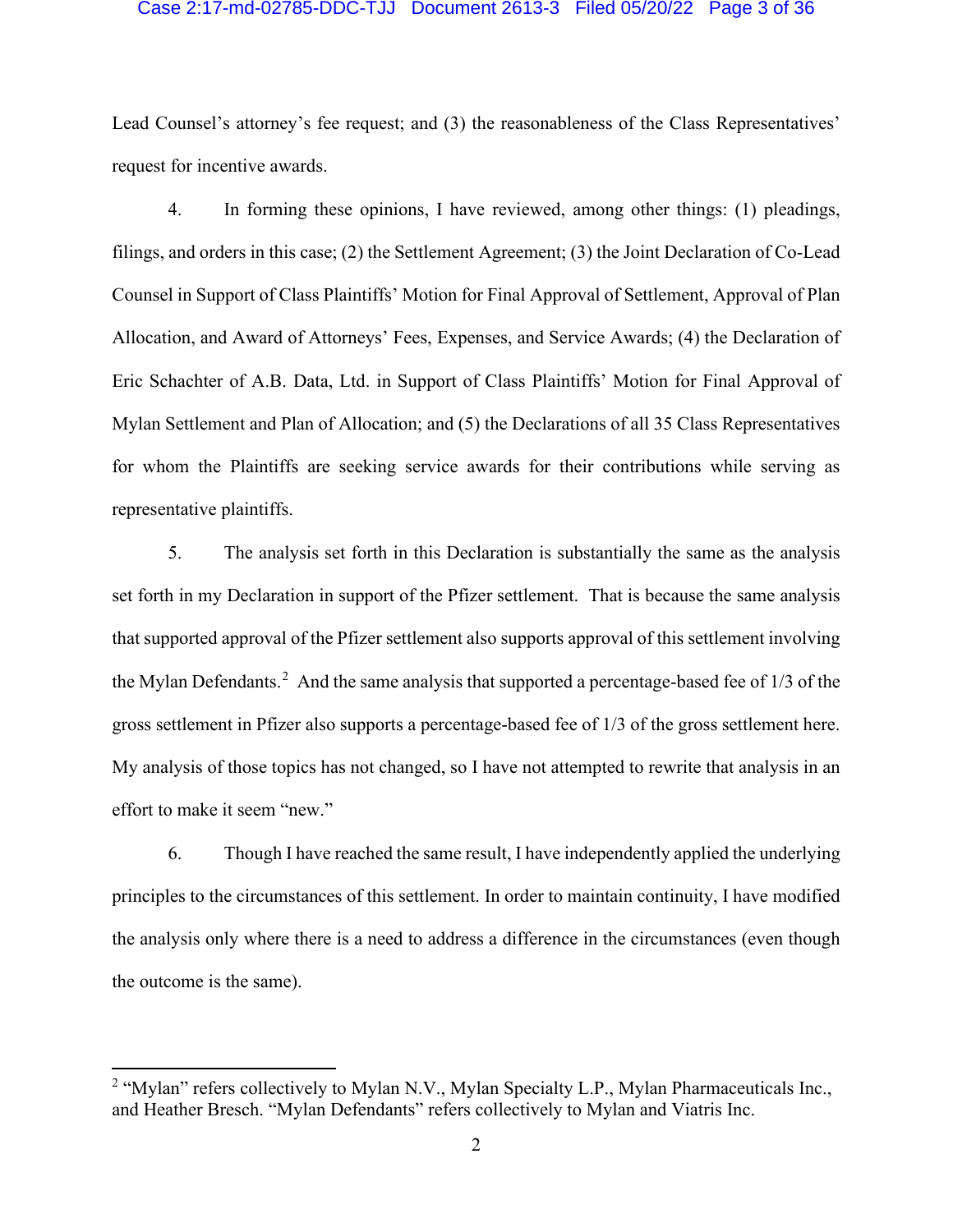### Case 2:17-md-02785-DDC-TJJ Document 2613-3 Filed 05/20/22 Page 4 of 36

7. I have revised the portion of this Declaration addressing the class representative incentive awards, incorporating the Court's conclusions from the Pfizer settlement order.

# **Summary of Opinions**

8. This Declaration sets forth the following opinions:

(a) the Settlement Agreement submitted for approval is fair, reasonable, and adequate;

(b) Co-Lead Counsel's fee request is appropriate under federal law and would be fair and reasonable under the circumstances; and

(c) the proposed service awards for the Class Representatives are appropriate under federal law and would be fair and reasonable under the circumstances.

# **The Litigation and Settlement**

9. In 2016, numerous putative class action lawsuits were filed against Mylan and the Pfizer Defendants "involv[ing] allegations of anticompetitive conduct or unfair methods of competition" with respect to the EpiPen Auto-Injector, a spring-loaded injector that delivers a premeasured and pre-loaded amount of epinephrine for the emergency treatment of anaphylaxis.

10. That was followed in 2017 by the Coordinated Class Action Complaint ("Class Complaint"). The Class Complaint seeks relief on behalf of individuals and entities that paid for EpiPens at allegedly inflated prices. The Class Complaint asserts claims under the federal antitrust and RICO statutes and state antitrust laws. It seeks compensatory damages, treble damages, punitive damages, and injunctive relief, plus applicable fees, interest, and costs.

11. Class Counsel have vigorously litigated this case for over five years. During that time, Class Counsel have: (1) resisted Defendants' effort to have the case dismissed; (2) engaged in wide-ranging discovery involving over 150 depositions and the production of over 1.75 million documents totaling over 11 million pages; (3) obtained class certification for RICO and state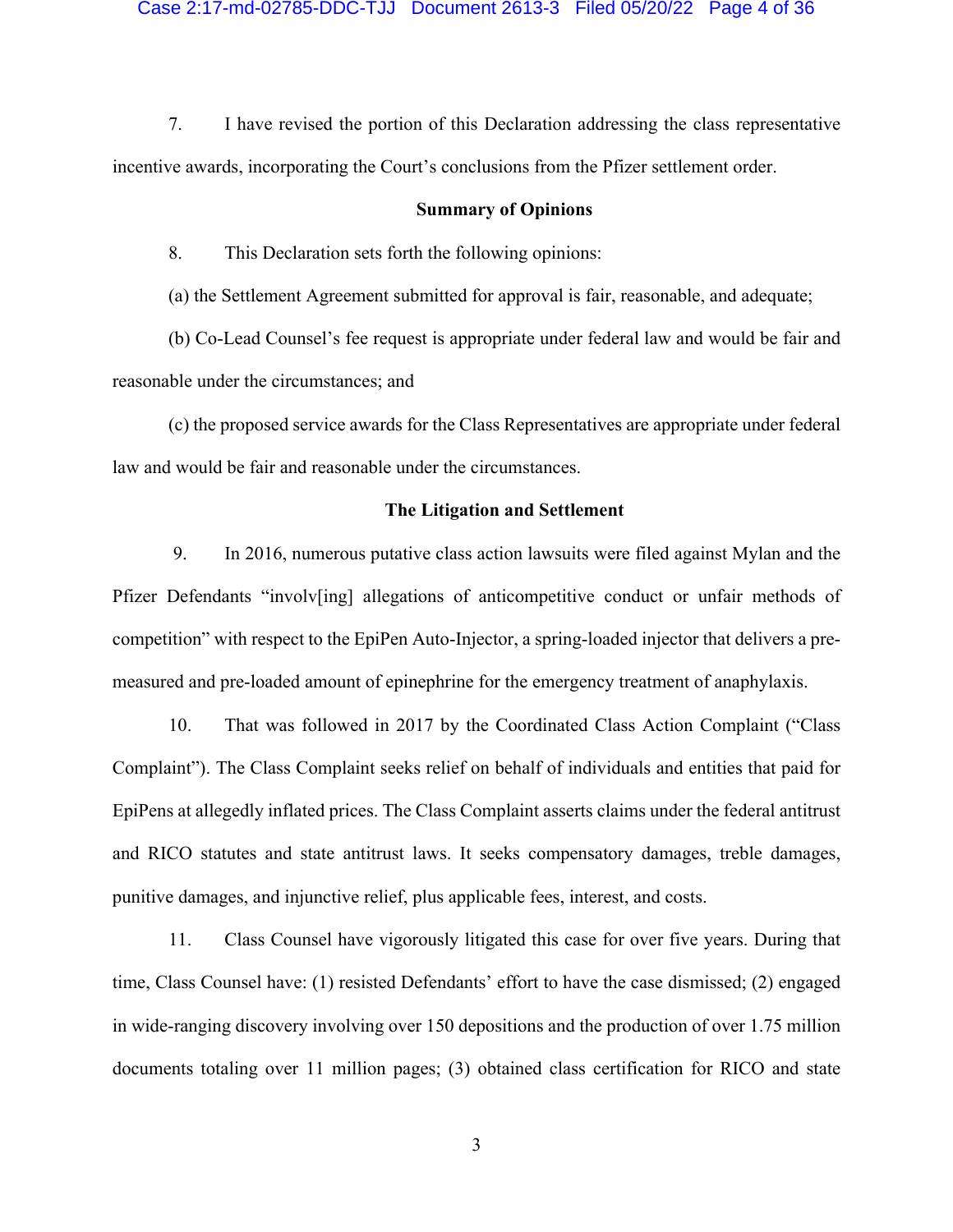# Case 2:17-md-02785-DDC-TJJ Document 2613-3 Filed 05/20/22 Page 5 of 36

antitrust claims; (4) carried out the notice program for the certified litigation class; (5) engaged in extensive expert activity; (6) resisted Defendants' efforts to terminate this action via summary judgment; (6) secured and received approval of a \$345 million settlement with the Pfizer Defendants<sup>3</sup>; (7) resisted the Mylan Defendants' efforts to decertify the class claims that survived summary judgment; and (8) continued preparations for an expected five to seven-week jury trial originally set for September 7, 2021, postponed while the Pfizer settlement was approved, and reset to commence on February 22, 2022.

12. As the rescheduled trial date approached, Plaintiffs and the Mylan Defendants began discussing settlement. Plaintiffs and the Mylan Defendants subsequently agreed to settle the Class Claims for \$264 million. *See* Joint Declaration of Co-Lead Counsel, ¶¶ 26-27. The final Settlement Agreement was signed on February 27, 2022.

13. On February 28, 2022, the Plaintiffs moved for preliminary approval of the settlement with the Mylan Defendants.

14. On March 11, 2022, the Court entered an Order granting preliminary approval, appointing A.B. Data, Ltd. as Settlement Administrator, and approving the form and manner of notice to the class members. The Order also scheduled a Fairness Hearing for July 6, 2022, to address final approval of the settlement and to determine the amount of attorneys' fees and expenses to award to Class Counsel and any service award to the Class Representatives.

### **The Settlement is Fair, Reasonable, and Adequate**

15. Under Federal Rule of Civil Procedure 23(e), the court must approve any settlement of a class action. Approval requires the court to find that the settlement is "fair, reasonable, and

 $3$  Pfizer, Inc., Meridian Medical Technologies, Inc, and King Pharmaceuticals, Inc. (n/k/a King Pharmaceuticals LLC).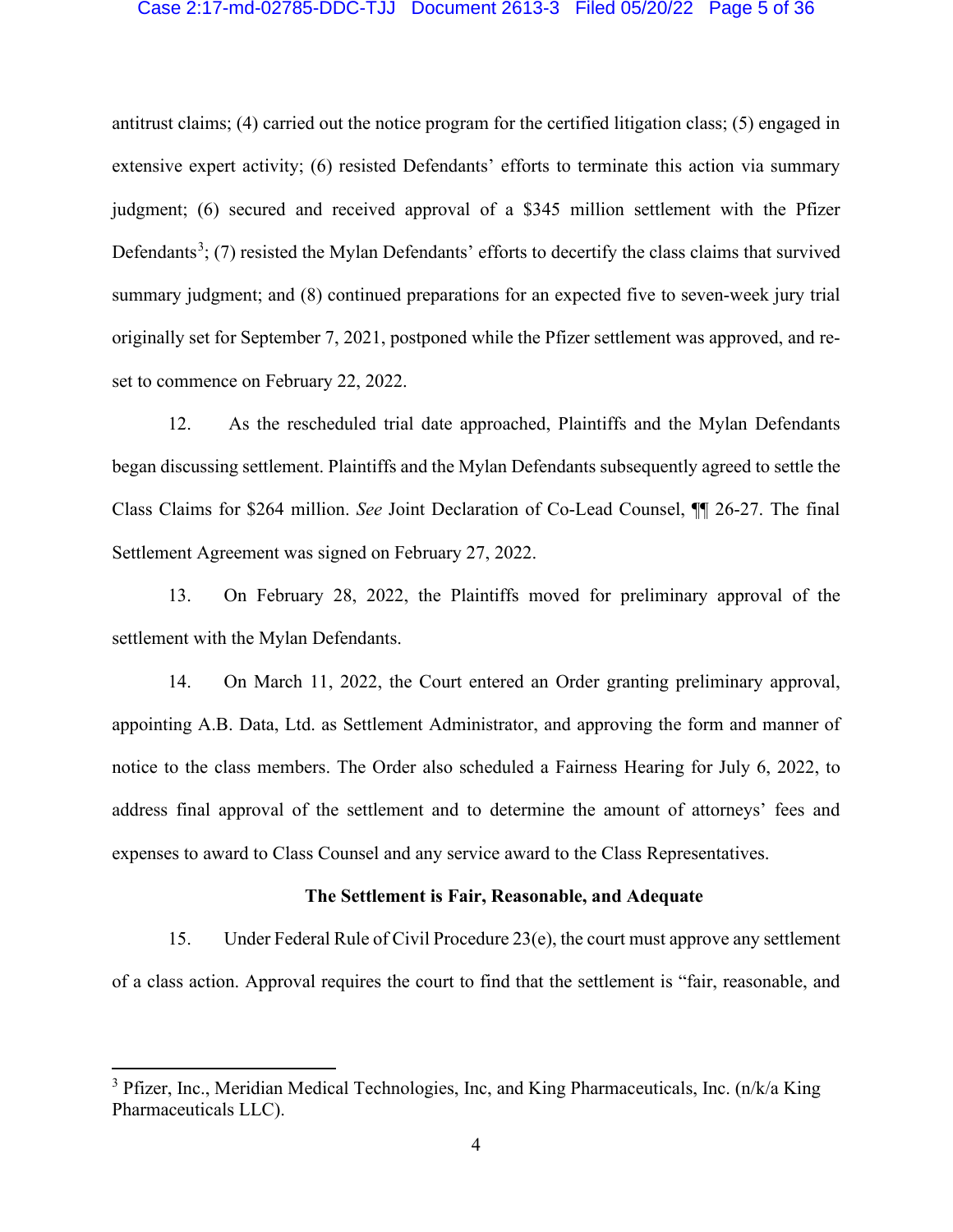### Case 2:17-md-02785-DDC-TJJ Document 2613-3 Filed 05/20/22 Page 6 of 36

adequate." FED. R. CIV. P.  $23(e)(2)$ . Because the trial court judge overseeing the case has the best vantage point to consider all of the myriad considerations, the determination of whether a proposed settlement is fair, reasonable, and adequate is committed to the discretion of the district court judge. *See Fager v. CenturyLink Communs., LLC*, 854 F.3d 1167, 1174-75 (10th Cir. 2016); *Rutter & Wilbanks Corp. v. Shell Oil Co.*, 314 F.3d 1180, 1186-87 (10th Cir. 2002).

16. Historically, the Tenth Circuit has identified four factors that must be considered in approving a class action settlement:

(1) whether the proposed settlement was fairly and honestly negotiated;

(2) whether serious questions of law and fact exist, placing the ultimate outcome of the litigation in doubt;

(3) whether the value of an immediate recovery outweighs the mere possibility of future relief after protracted and expensive litigation; and

(4) the judgment of the parties that the settlement is fair and reasonable.

*Rutter & Wilbanks Corp. v. Shell Oil Co.*, 314 F.3d 1180, 1188 (10th Cir. 2002).

17. In 2018, Rule 23(e) was amended to provide guidance on the factors courts should look to when determining whether a settlement is fair, reasonable, and adequate. Thus, Rule 23(e) currently provides that, when making that determination, courts must consider whether:

(A) the class representatives and class counsel have adequately represented the class;

(B) the proposal was negotiated at arm's length;

(C) the relief provided for the class is adequate, taking into account:

(i) the costs, risks, and delay of trial and appeal;

(ii) the effectiveness of any proposed method of distributing relief to the class, including the method of processing class-member claims;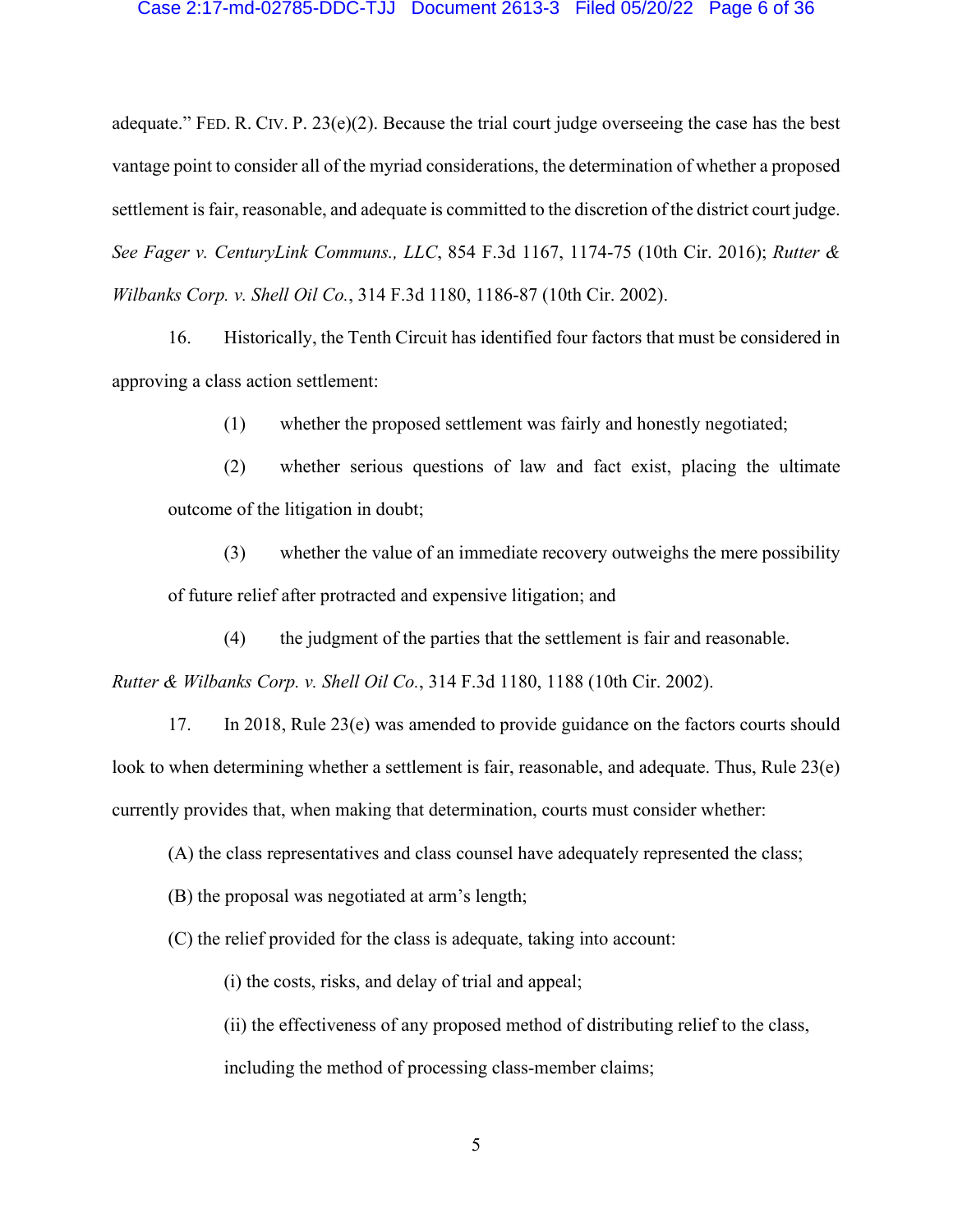(iii) the terms of any proposed award of attorney's fees, including timing of payment; and

(iv) any agreement required to be identified under Rule  $23(e)(3)$ , and

(D) the proposal treats class members equitably relative to each other.

18. The Tenth Circuit has yet to address what effect, if any, the 2018 amendments have on the application of the *Rutter* factors.<sup>4</sup> I don't think it matters which test is applied as they both focus on the same core concerns,<sup>5</sup> and it is my opinion that the Settlement is fair, reasonable, and adequate under either approach. Following the guidance of the Committee Note accompanying the 2018 amendments, this declaration will track the current structure of Rule  $23(e)$ .<sup>6</sup>

19. *The Class Representatives and Class Counsel Have Adequately Represented the Class*. First, it is my opinion that the Class Representatives have adequately represented the class. FED. R. CIV. P. 23(e)(2)(A). Each of the plaintiffs currently serving (or who previously served) as Class Representatives has been subjected to discovery. *See* Joint Declaration of Co-Lead Counsel, ¶ 70; *see also* Declarations of Class Representatives. They have provided documents, answered interrogatories, and sat through depositions. They kept informed of developments in the case

<sup>4</sup> In an unpublished opinion, the Tenth Circuit applied the *Rutter* factors without mentioning the 2018 amendments to Rule 23(e). *See Elna Sefcovic, LLC v. TEP Rocky Mountain, LLC*, 807 Fed. Appx. 752, 757 (10th Cir. 2020). The Tenth Circuit's most recent Rule 23(e) decision cites to both tests. *See In re Samsung Top-Load Washing Machine Marketing, Sales Practices and Products Liability Litig*., 997 F.3d 1077, 1087 (10th Cir. 2021).

<sup>&</sup>lt;sup>5</sup> See FED. R. CIV. P. 23(e)(2) advisory committee's note (2018) ("The goal of this amendment [to Rule  $23(e)(2)$ ] is not to displace any [circuit case-law] factor, but rather to focus the court and the lawyers on the core concerns of procedure and substance that should guide the decision whether to approve the proposal.").

 $6$  *See* FED. R. CIV. P. 23(e)(2) advisory committee's note (2018) ("This amendment therefore directs the parties to present the settlement to the court in terms of a shorter list of core concerns, by focusing on the primary procedural considerations and substantive qualities that should always matter to the decision whether to approve the proposal.").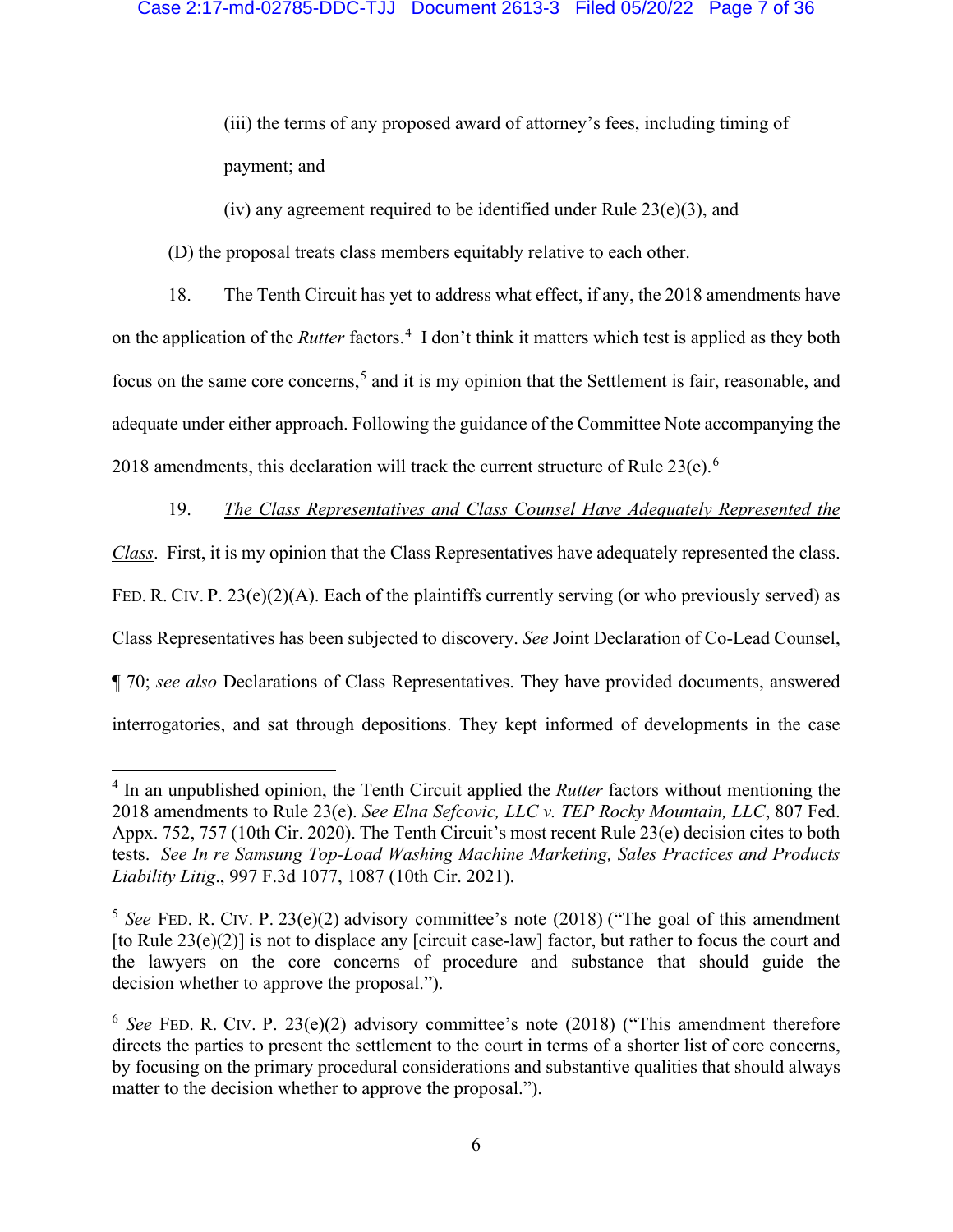### Case 2:17-md-02785-DDC-TJJ Document 2613-3 Filed 05/20/22 Page 8 of 36

through regular communication with Class Counsel. Through these activities, the class representatives adequately discharged their responsibilities and provided the structural benefits and safeguards required for representative litigation. Further, I am aware of nothing that would suggest any disqualifying conflicts with the absent class members.

20. Class Counsel have also adequately represented the Class. FED. R. CIV. P.  $23(e)(2)(A)$ . The lawyers and law firms working for the Class are all experienced and highly regarded class action lawyers. They worked diligently on the case for over five years, resisting Defendants' multiple efforts to end the case via dispositive motions. They conducted timely and appropriate discovery. They sought and obtained certification of a litigation class. They retained appropriate experts to aid them in developing the case and putting it in a position of strength for settlement discussions. They resisted Mylan's efforts to decertify the class action. Their experience and skill in pursuing high-stakes aggregate litigation undoubtedly contributed to their ability to reach the settlement they achieved.

21. *The Settlement Was Negotiated at Arm's Length.* Second, it is my opinion that the Settlement was negotiated at arm's-length. FED. R. CIV. P. 23(e)(2)(B). The Parties litigated for over five years. The Plaintiffs sought class certification for a litigation class over three years ago. After certification was granted in February 2020, this case proceeded as a litigation class for a year before the Plaintiffs reached a settlement with the Pfizer Defendants. While seeking and obtaining approval of that settlement, the Plaintiffs continued to aggressively litigate the claims against the Mylan Defendants, resisting Mylan's efforts to obtain summary judgment and later to decertify the surviving claims. The Plaintiffs twice began preparing for trial of the surviving claims, once for the original September 7, 2021 trial date and then again for the rescheduled February 22, 2022 trial date.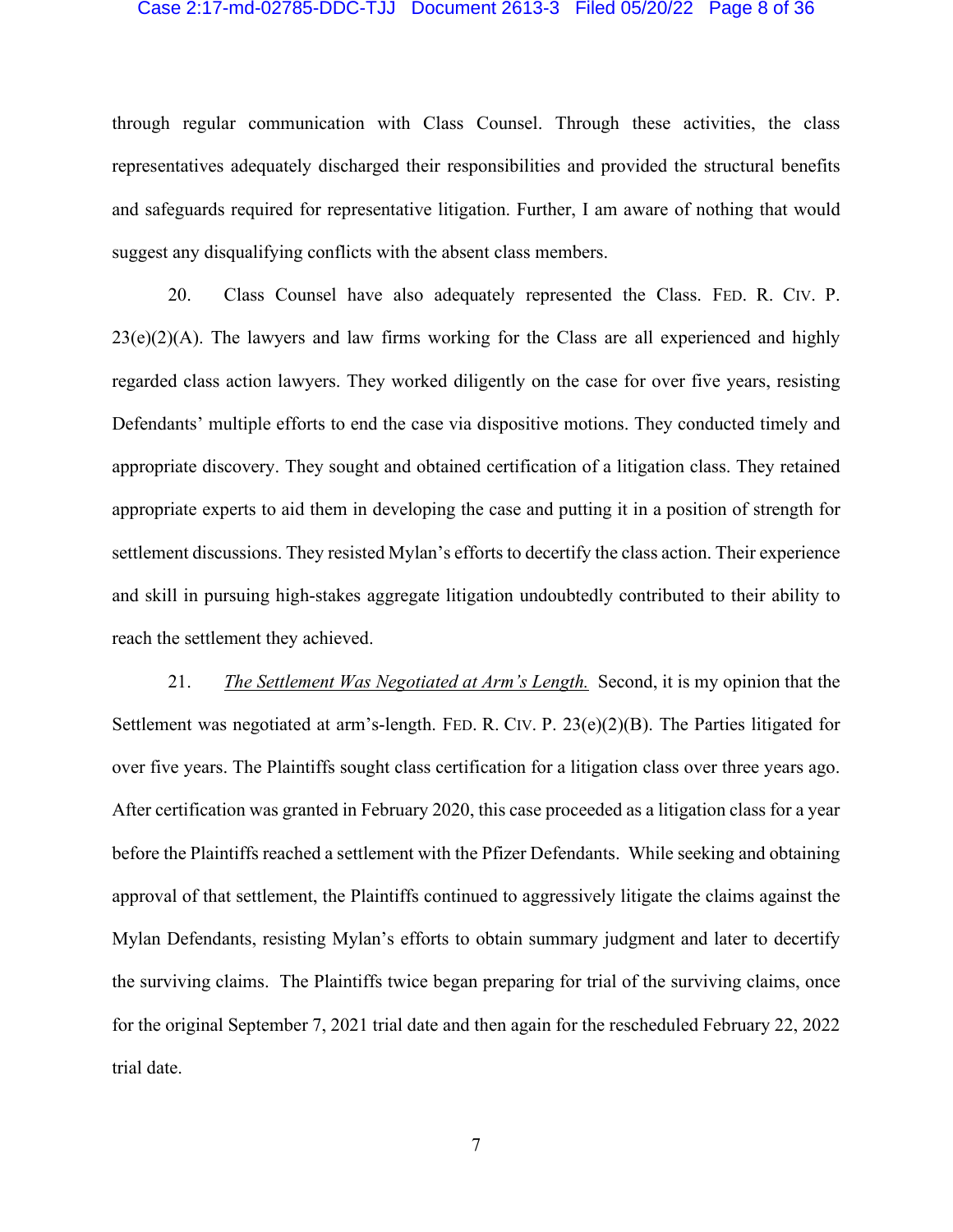# Case 2:17-md-02785-DDC-TJJ Document 2613-3 Filed 05/20/22 Page 9 of 36

22. There is nothing about this case to suggest that it was anything other than an adversarial matter. Indeed, it is hard to think of what more the Plaintiffs and Class Counsel could have done to demonstrate their commitment to seeing the case through trial if needed in order to position themselves to secure the best possible outcome for the Class.

23. *The Relief Provided to the Class Is Adequate.* Third, it is my opinion that the relief provided for the Class is adequate. FED. R. CIV. P.  $23(e)(2)(C)$ .

24. The first factor listed in Rule  $23(e)(2)(C)$  is whether the relief is adequate "taking" into account (i) the costs, risks, and delay of trial and appeal." FED. R. CIV. P. 23(e)(2)(C)(i). This factor captures the fundamental dynamics of settlement. No settlement gives one side total victory. Plaintiffs take less than they would hope for; defendants pay more than they would like to. But in the process, they both avoid the risk of a bad loss later. As the Tenth Circuit itself put it in the class-action approval setting, "[t]hat is the nature of a settlement." *Tennille v. Western Union Co.*, 785 F.3d 422, 435 (10th Cir. 2015).

25. The settlement provides the Class with a cash recovery of \$264 million. While it does not represent a full recovery of the Class's full claimed damages, it is a very significant recovery that is comparable in its terms and structure to the Pfizer settlement previously approved by this Court. By accepting the settlement in exchange for releasing their RICO and state antitrust and unfair competition claims against the Mylan Defendants,<sup>7</sup> the Class is guaranteed substantial compensation and avoids the risk of recovering much less, and potentially nothing.

26. It was reasonable to accept the immediate and certain benefit of partial payment rather than face the risks that come with continued litigation.

<sup>7</sup> The release does not extend to any personal injury or products liability claims. *See* Settlement Agreement, ¶ 1.28.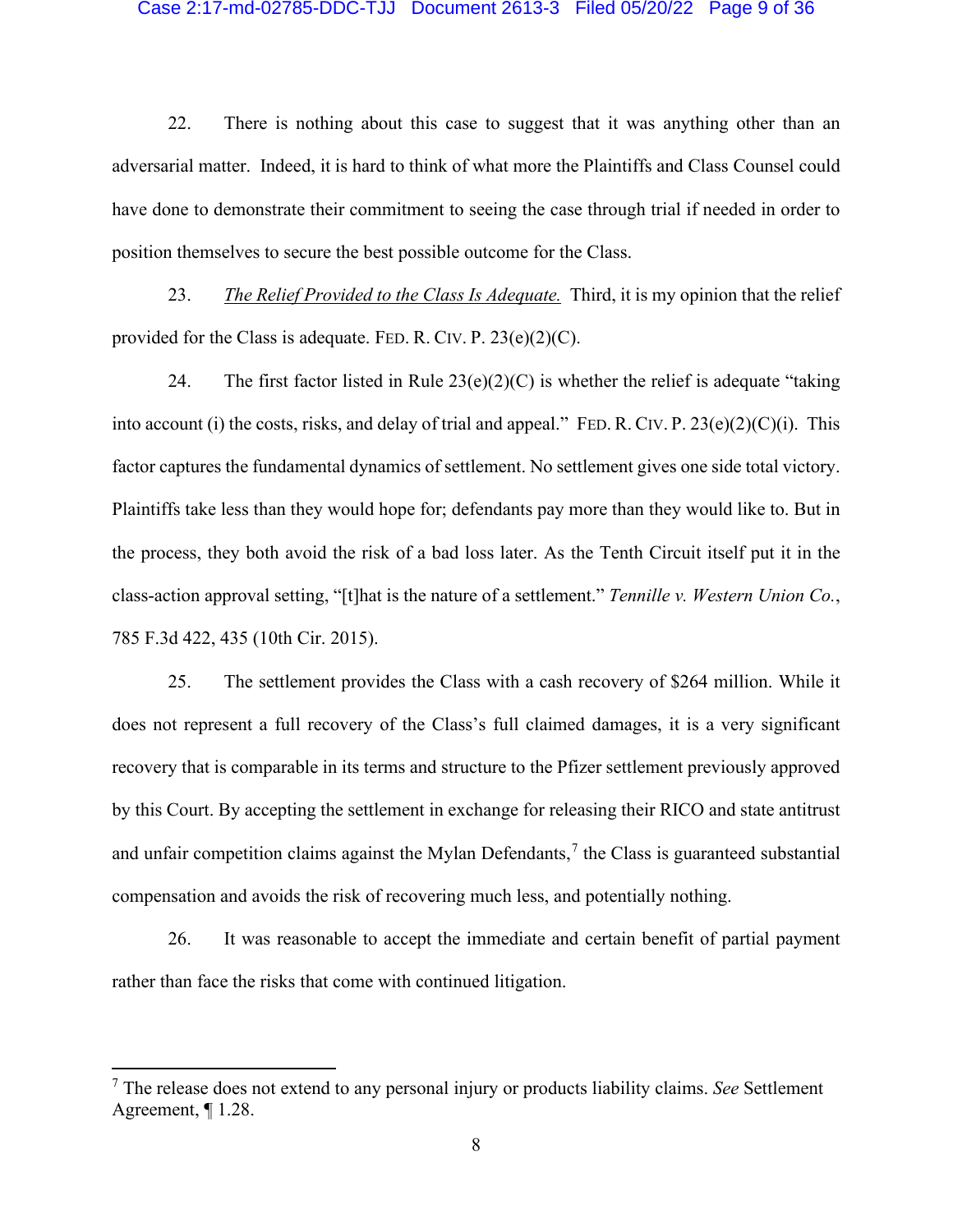### Case 2:17-md-02785-DDC-TJJ Document 2613-3 Filed 05/20/22 Page 10 of 36

27. Settling avoided the risk of a less favorable result at trial. The Mylan Defendants have, at all times, vigorously denied all allegations of wrongdoing or liability. *See* Settlement Agreement, p. 3-4. It seems clear that the Mylan Defendants would have vigorously defended themselves at trial.

28. Settling avoided the cost, risk, and delay of an appeal following the trial and entry of a judgment awarding relief to the class.

29. Finally, no money will revert to the Mylan Defendants. *See* Settlement Agreement ¶ 5.9. If there is any money remaining after the initial round of payments, further rounds of payments will be made until it is no longer feasible to do so, at which point any remaining funds are to be given to selected charities.

30. The second "adequacy" factor listed in Rule  $23(e)(2)(C)$  is "the effectiveness of any proposed method of distributing relief to the class, including the method of processing classmember claims." FED. R. CIV. P. 23(e)(2)(C)(i). This factor also supports approval of the settlement.

31. This is a cash settlement. It does not involve coupons or other discounts. Class Members are able to participate in the settlement without doing any further business with the Mylan Defendants.

32. The claims process established in the Settlement Agreement is fair, reasonable, and appropriate to the circumstances. The Court has already appointed the firm of A.B. Data, Ltd., an experienced claims administration firm, to administer the claims process.

33. The claims process is fair, reasonable, and appropriate for the class members who are individual consumers. Individuals who submitted a claim as part of the Pfizer settlement are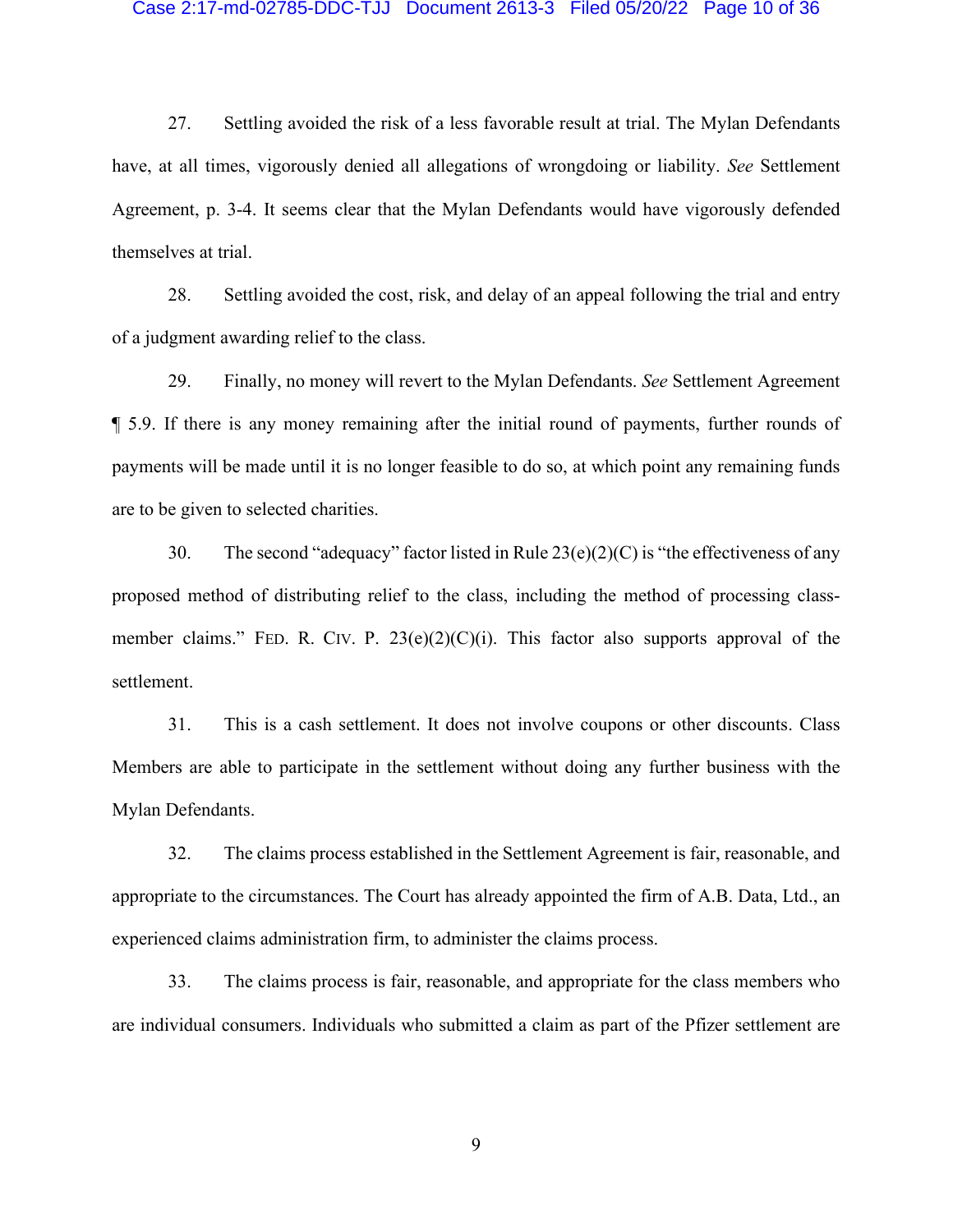# Case 2:17-md-02785-DDC-TJJ Document 2613-3 Filed 05/20/22 Page 11 of 36

automatically included in the claimant pool. *See* Plan of Allocation, ¶ 8. Other class members who are individuals will submit a claim form using the same process used in the Pfizer settlement.

34. Specifically, individuals submit a claim by filing a Consumer Proof of Claim form, which can either be mailed or submitted online. Claimants do not need to provide receipts or other documentation up front. Rather, claimants are asked to state how many EpiPens they bought during the claim period and how much they spent on them. It is reasonable to ask individual claimants for purchase data in this setting. EpiPens are a major—and likely a memorable—purchase of a lifesaving device. (It's not like asking consumers to identify how many times they went to McDonald's in the last ten years.) If documentation is required, claimants can choose from a wide range of records likely to be available to them. Indeed, even at the initial claim stage, claimants who want help to recreate their purchase history can refer to the documentation list as a useful guide to the records that might be available to assist them. Claimants may also call a toll-free number for additional guidance.

35. The claims process is fair, reasonable, and appropriate for the class members who are third-party payors. For claims not exceeding \$300,000, the process mirrors that for individual consumers. Claims exceeding \$300,000 require particularized claims data and information. It is reasonable and appropriate to ask third-party payors—sophisticated entities with sophisticated records-management systems—to be prepared to provide supporting documentation when needed and to itemize claims that exceed \$300,000.

36. So far, this claims process has shown that it is reliable and is functioning as intended. *See* Schachter Declaration, ¶ 13 ("To date, the Pfizer Settlement and Mylan Settlement claims processes have operated well and without issue.").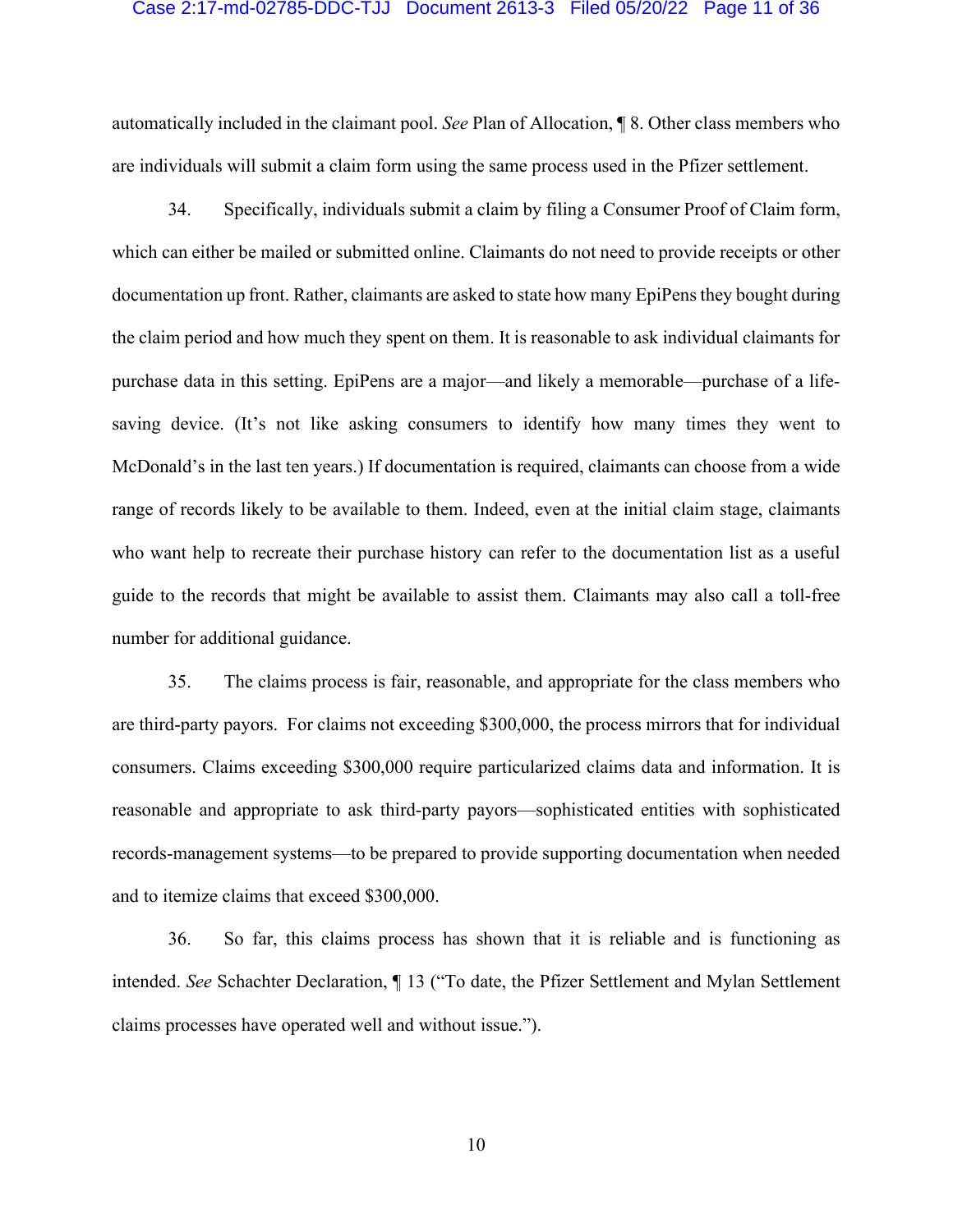### Case 2:17-md-02785-DDC-TJJ Document 2613-3 Filed 05/20/22 Page 12 of 36

37. The third "adequacy" factor listed in Rule 23(e)(2)(C) is "the terms of any proposed award of attorney's fees, including timing of payment." *See* FED. R. CIV. P. 23(e)(2)(C)(iii). Class Counsel is seeking attorney's fees in the amount of one-third of the gross settlement fund. As discussed below, Class Counsel's fee request is appropriate under the circumstances and is consistent with fee awards approved in similar cases.

38. The fourth "adequacy" factor listed in Rule  $23(e)(2)(C)$  directs the court to consider "any agreement required to be identified under Rule 23(e)(3)." *See* FED.R. CIV. P. 23(e)(2)(C)(iv). To the best of my knowledge, upon inquiry, there are no agreements required to be identified under Rule 23(e)(3) that have not been disclosed.

39. *The Proposal Treats Class Members Equitably Relative to Each Other*. Finally, the Settlement treats the Class Members equitably relative to each other. FED. R. CIV. P.  $23(e)(2)(D)$ . The Class Members will be paid according to a plan of allocation being submitted for court approval. The distribution scheme creates two pools, one for Individuals and one for Third-Party Payors. The pools are funded based on estimated damages as calculated by Professor Rosenthal. Within each pool, the funds are distributed on a pro rata basis. Unclaimed funds from one pool pour over to the other pool.

40. This distribution scheme provides for equitable treatment at two levels. First, it treats the two pools equitably by allocating the settlement money according to estimated damages. That ensures that the total sum of money available to the individuals is aligned with their aggregate damages (and doesn't get gobbled up by more aggressive claiming from TPPs, or vice versa.) Second, the distribution scheme treats the members within those pools equitably by distributing damages on a pro rata basis. The end result is that all of the individual claimants get an equal shot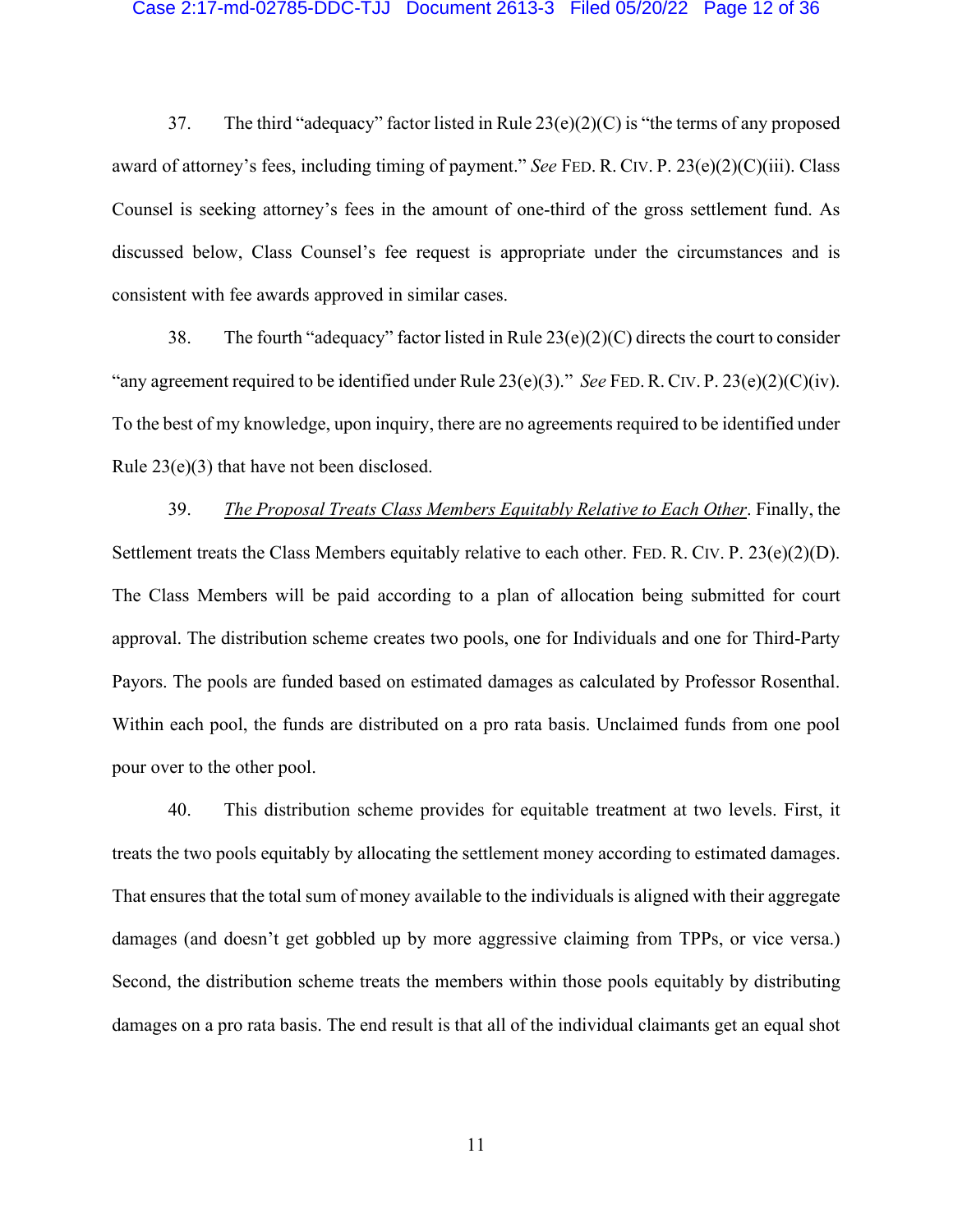# Case 2:17-md-02785-DDC-TJJ Document 2613-3 Filed 05/20/22 Page 13 of 36

at the individual-claimant portion of the damages, and all of the TPPs get an equal shot at the TPPportion of the damages.

41. In summary, it is my opinion that all of the Rule  $23(e)(2)$  factors clearly point to the Settlement being fair, reasonable, and adequate.

# **The Fee Request**

42. In this common-fund class action, the Court is authorized to make a fee award to Plaintiff's Counsel to recognize the work done on behalf of, and the benefit conferred upon, all Class Members. *See Boeing Co. v. Van Gemert*, 444 U.S. 472, 478 (1980); *see also* GENSLER & MULLIGAN, FEDERAL RULES OF CIVIL PROCEDURE: RULES AND COMMENTARY 702 (2022 ed.).

43. Both case law and Fed. R. Civ. P. 23(h) establish that the standard for setting the fee award is reasonableness. *See Brown v. Phillips Petroleum Co.*, 838 F.2d 451, 453 (10th Cir. 1988); Fed. R. Civ. P. 23(h) advisory committee's note (2003) (stating that "reasonableness" is the customary measurement for common fund fees). That is to say, the amount the Court awards as a fee must be reasonable. The fee decision "is a matter uniquely within the discretion of the trial judge." *Brown*, 838 F.2d at 453.

44. These federal common law standards apply in this case because federal RICO claims were asserted and carry with them federal question jurisdiction.<sup>8</sup> The Tenth Circuit's opinion in the *Chieftain v. Enervest* case, holding that federal courts must look to state fee law in *diversity* class actions, does not apply.

<sup>&</sup>lt;sup>8</sup> Federal question jurisdiction vested upon the Plaintiffs' assertion of nonfrivolous federal-law claims. *See Bell v. Hood*, 327 U.S. 678, 682-83 (1946) (holding that entry of a merits ruling does not negate the jurisdiction upon which the ruling is founded). More importantly, it was the settlement (not the summary-judgment ruling) that finally resolved those federal-law claims, for which no final judgment had been entered and which remained subject to appeal.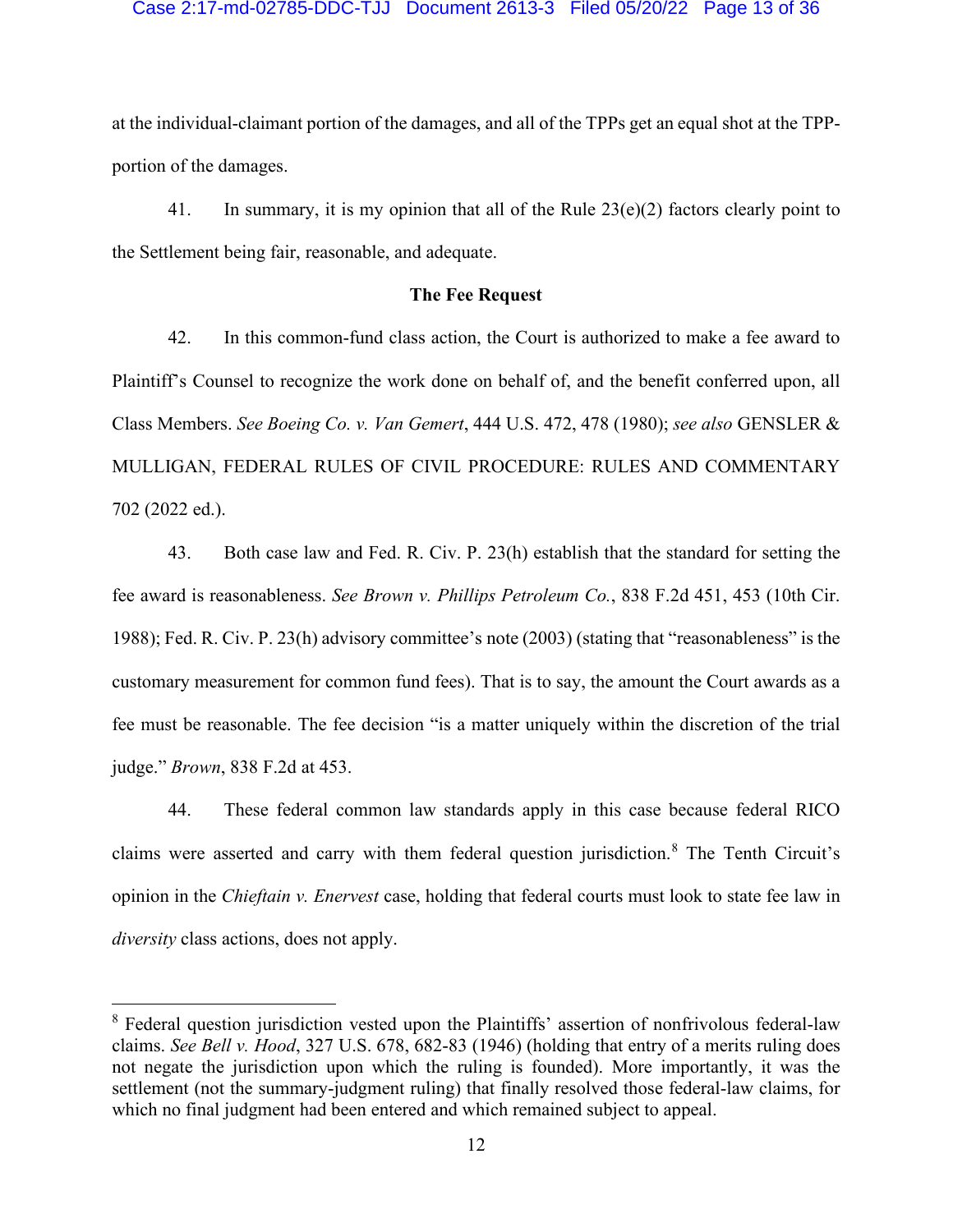### Case 2:17-md-02785-DDC-TJJ Document 2613-3 Filed 05/20/22 Page 14 of 36

45. Since 1988, the Tenth Circuit has instructed district courts to analyze the reasonableness of fee awards under the factors developed in *Johnson v. Georgia Highway Express, Inc.*, 488 F.2d 714 (5th Cir. 1974). *See Brown*, 838 F.2d at 454-55. The *Johnson* factors are:

(1) the time and labor required;

- (2) the novelty and difficulty of the questions presented by the case;
- (3) the skill requisite to perform the legal services properly;
- (4) the preclusion of other employment by the attorneys due to acceptance of the case;
- (5) the customary fee;
- (6) whether the fee is fixed or contingent;
- (7) any time limitations imposed by the client or the circumstances;
- (8) the amount involved and the results obtained;
- (9) the experience, reputation and ability of the attorneys;

(10) the undesirability of the case;

(11) the nature and length of the professional relationship with the client; and

(12) awards in similar cases. *Id.*

46. The Tenth Circuit has also made clear that the preferred method for determining the reasonableness of a fee award in a common fund case is the percentage of recovery method. *See Gottlieb v. Barry*, 43 F.3d 474, 483 (10th Cir. 1994); *Rosenbaum v. MacAllister*, 64 F.3d 1439, 1445 (10th Cir. 1995); *see also* AMERICAN LAW INSTITUTE, PRINCIPLES OF THE LAW OF AGGREGATE LITIGATION § 3.13(b) (2010) (endorsing the percentage of recovery method for common fund cases).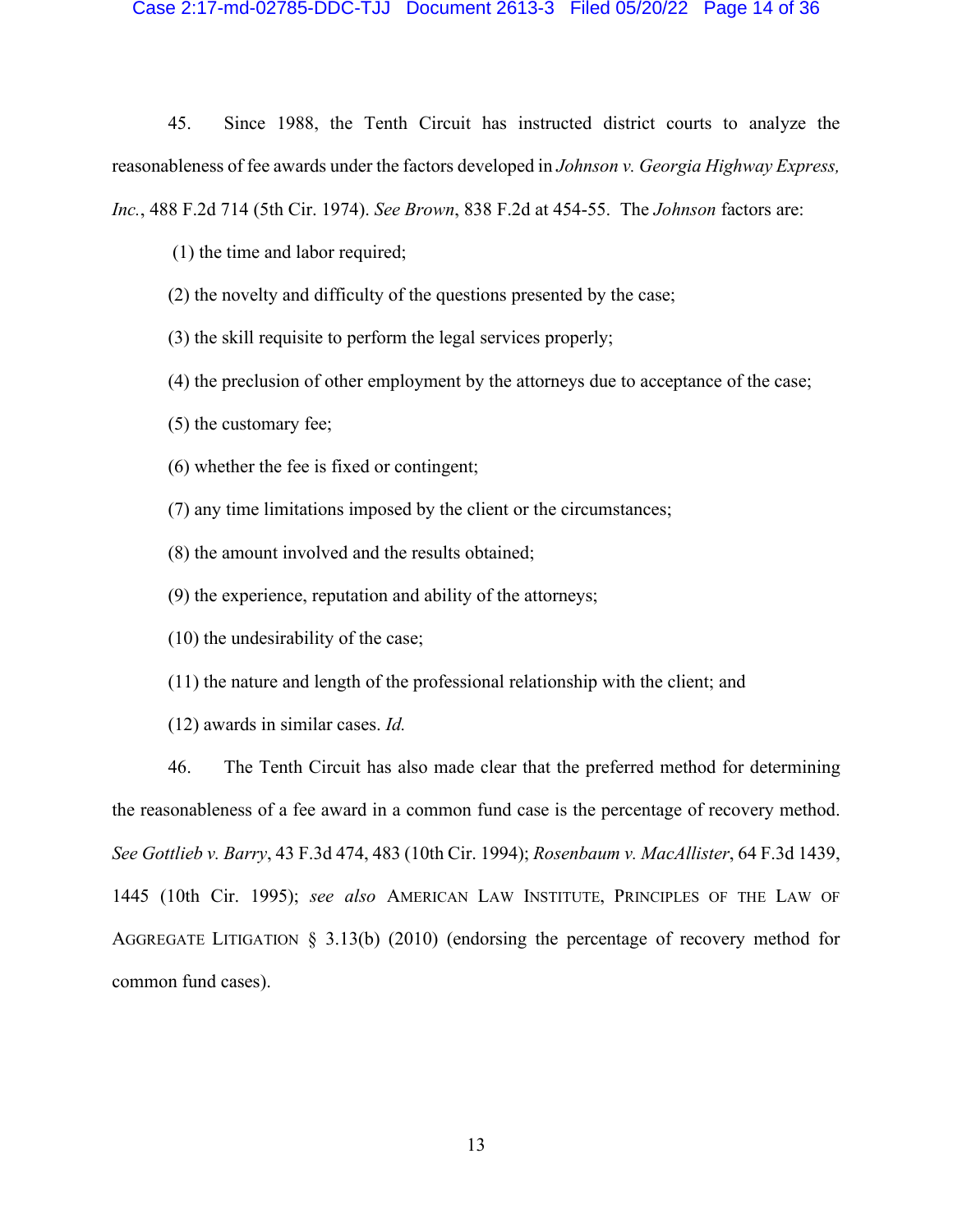# Case 2:17-md-02785-DDC-TJJ Document 2613-3 Filed 05/20/22 Page 15 of 36

47. Thus, when awarding fees in a common fund case, the general practice is for the district court to award a percentage-based fee using the *Johnson* factors as a guide to what percentage to award.

48. Because the *Johnson* factors were developed in the context of statutory fee-shifting, the Tenth Circuit held that the scheme should be modified when applied in a common fund case. *See Brown*, 838 F.2d at 453. Not all of the factors will apply in every case. *Id.* at 456; *Gudenkauf v. Stauffer Commc'ns, Inc.*, 158 F.3d 1074, 1083 (10th Cir. 1998) (trial courts need not specifically address each factor in every case). And the weight to be given each factor varies when the court is awarding fees from a common fund. *Brown*, 838 F.2d at 456.

49. *The Result Achieved*. In a common fund case, the result obtained is the most important factor and deserves the greatest weight. *Brown*, 838 F.2d at 456*.* As the Advisory Committee later put it when adopting the 2003 amendments to Rule 23, "[f]or a percentage fee approach to fee measurement, results achieved is the basic starting point." FED. R. CIV. P. 23(h) advisory committee's note (2003).

50. In my opinion, the result achieved supports Class Counsel's request for a fee award of \$88 million, an amount that represents one-third of the cash settlement.

51. First, the settlement represents a substantial, guaranteed recovery for the class. Could the Class Plaintiffs have received more if they continued litigating? It's possible. But they also might have received less, or maybe nothing at all.

52. Even when a party has strong claims, it is reasonable to accept the immediate and certain benefit of partial payment rather than face the risks already known—or expose itself to future unexpected setbacks—that come with future litigation. As the Tenth Circuit appreciates, "[t]hat is the nature of a settlement." *Tennille v. Western Union Co.*, 785 F.3d 422, 435 (10th Cir.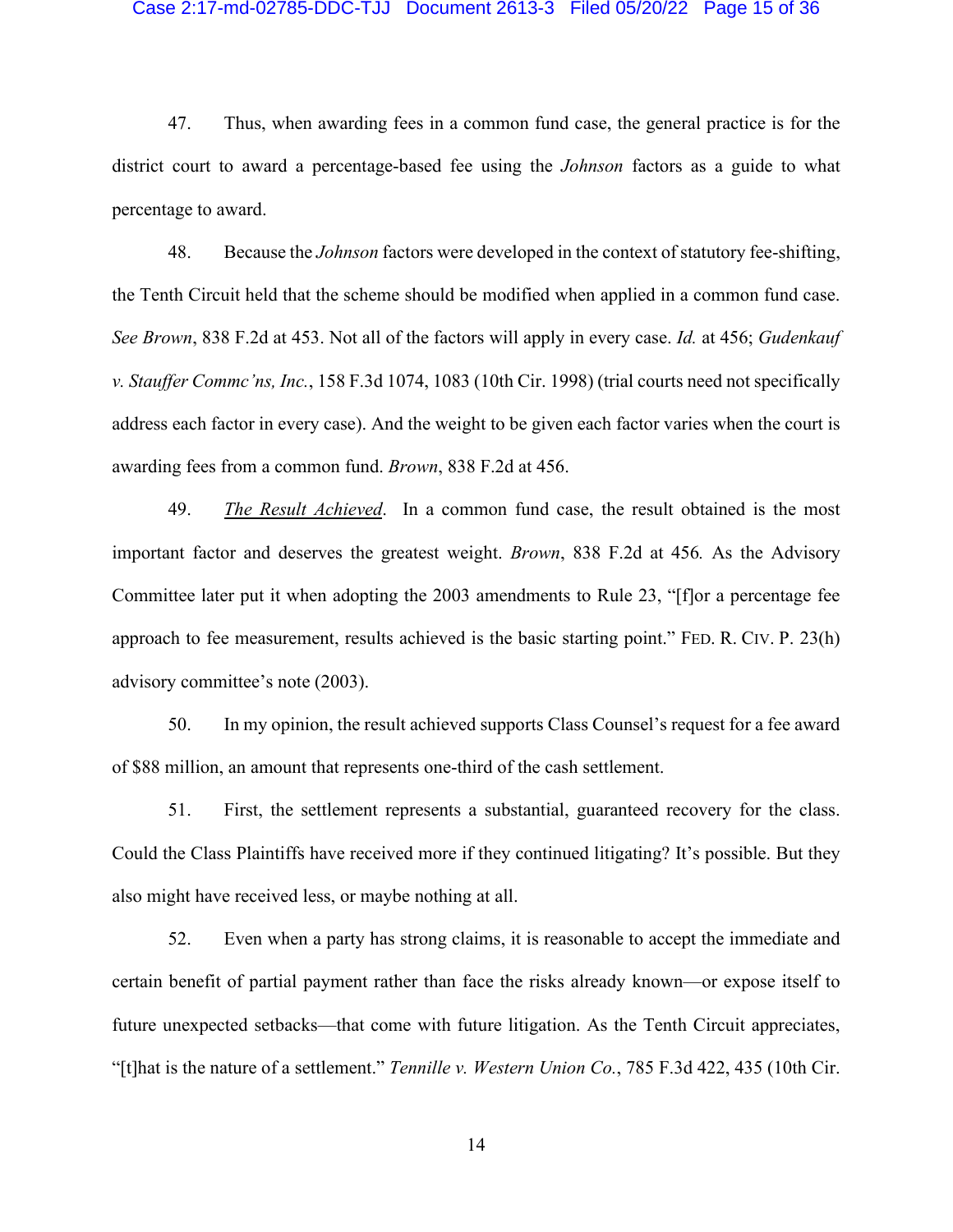# Case 2:17-md-02785-DDC-TJJ Document 2613-3 Filed 05/20/22 Page 16 of 36

2015). Given the risks posed by continued litigation, the recovery of \$264 million in cash is a strong result.

53. Second, the \$264 million settlement is all cash with no reversion. We know exactly how much the Mylan Defendants will be paying: \$264 million. The amount is not inflated by the value of coupons that will never be redeemed. Nor is there any risk that the Mylan Defendants will end up paying less because some of it gets returned on the back end as unclaimed funds.

54. *Time and Labor.* The "time and labor" factor of the *Johnson* test supports approval of Plaintiff's Counsel's fee request. Co-Lead Counsel invested an enormous amount of their time and money litigating this case for four years with no guarantee of reimbursement or recovery. The pretrial process included motions to dismiss, extensive discovery, extensive expert work (including motions to exclude experts), motions for summary judgment, resisting decertification, and twice preparing for a five-to-seven-week class trial.

55. A lodestar analysis is not needed when assessing the "time and labor" factor in a common fund case. The Tenth Circuit made clear in *Brown* that a lodestar analysis is not required in a common fund case. Rather, the court may make a general finding, based on the record, that class counsel instrumentally contributed to the result achieved for the Class Members. *Brown*, 838 F.2d at 456.

56. The Tenth Circuit's use of a "crosscheck" in the *Samsung* decision earlier this year is not to the contrary. In *Samsung*, the Tenth Circuit wrote that "[a] district court, after carefully reviewing billing records and performing the traditional lodestar analysis, should crosscheck the fees and costs against both the value of the settlement and the estimated actual cost to the defendant." *In re Samsung Top-Load Washing Machine Marketing, Sales Practices and Products Liability Litig*., 997 F.3d 1077, 1091 (10th Cir. 2021). That case, however, did not involve a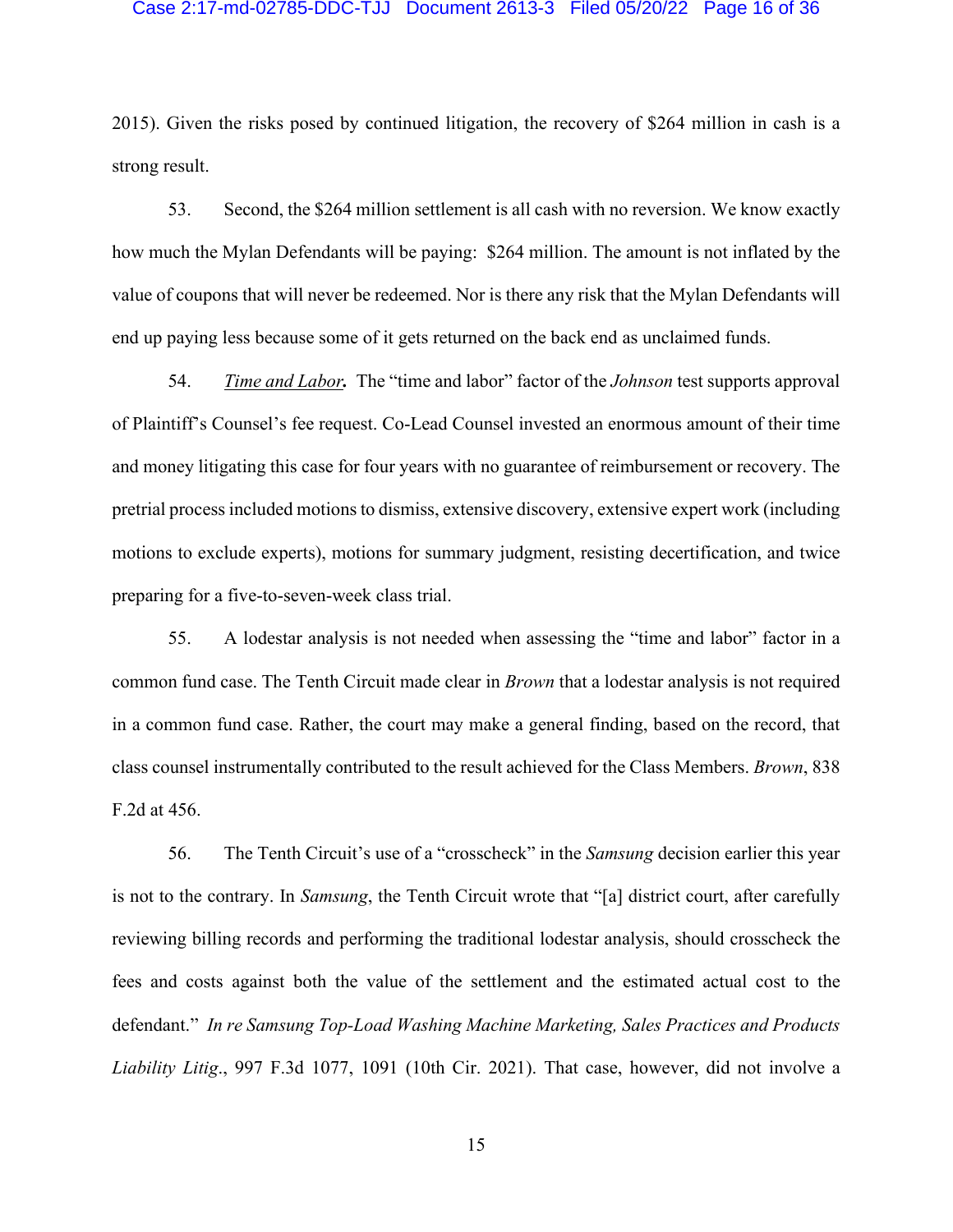# Case 2:17-md-02785-DDC-TJJ Document 2613-3 Filed 05/20/22 Page 17 of 36

common fund fee. Rather, Samsung was paying class counsel's fees pursuant to their settlement.<sup>9</sup> And as is customary in the fee-shifting setting, the district court used the lodestar method to determine the fee that Samsung would have to pay. Because the settlement agreement had a "kicker" *and* a "clear sailing" clause, the Tenth Circuit held that the putative fee had to be "crosschecked" against the actual value of the settlement to make sure that class counsel hadn't used those devices to purchase the defendant's acquiescence about where the settlement money would go. The Tenth Circuit did not, however, order a *lodestar crosscheck* in the traditional sense of comparing a percentage-fee award to what class counsel's lodestar would have been.

57. It is my opinion that *Brown* controls in this case. *Brown* is the earlier precedent, and nothing in *Samsung* purports to displace it. Like *Brown*, this case involves a common fund fee award, whereas *Samsung* involved a contractual fee-shifting provision. And the settlement in this case does not include either a "kicker" or a "clear sailing" agreement.

58. Under the *Brown* test, it is clear that "the recovery [in this case] was highly contingent and that the efforts of counsel were instrumental in realizing recovery on behalf of the class." *Brown*, 838 F.2d at 456.

59. But even if a lodestar crosscheck is used, it confirms that Co-Lead Counsel's fee request is reasonable. A one-third percentage fee in this case is \$88 million. If granted, Co-Lead Counsel's total fee for both settlements would be \$203 million. Co-Lead Counsel's lodestar for their five years of litigation—a soup-to-nuts pretrial process replete with the full range of motions and discovery, twice heading to trial preparation—is over \$103 million. *See* Joint Declaration of Co-Lead Counsel, ¶¶ 61-62. That yields a multiplier of about 1.97, which is well within the range

<sup>9</sup> *See In re Samsung Top-Load Washing Machine Marketing, Sales Practices and Products Liability Litig*., No. 17-MDL-2792, June 1, 2018 (Dkt. # 92) (Settlement Agreement, p. 45).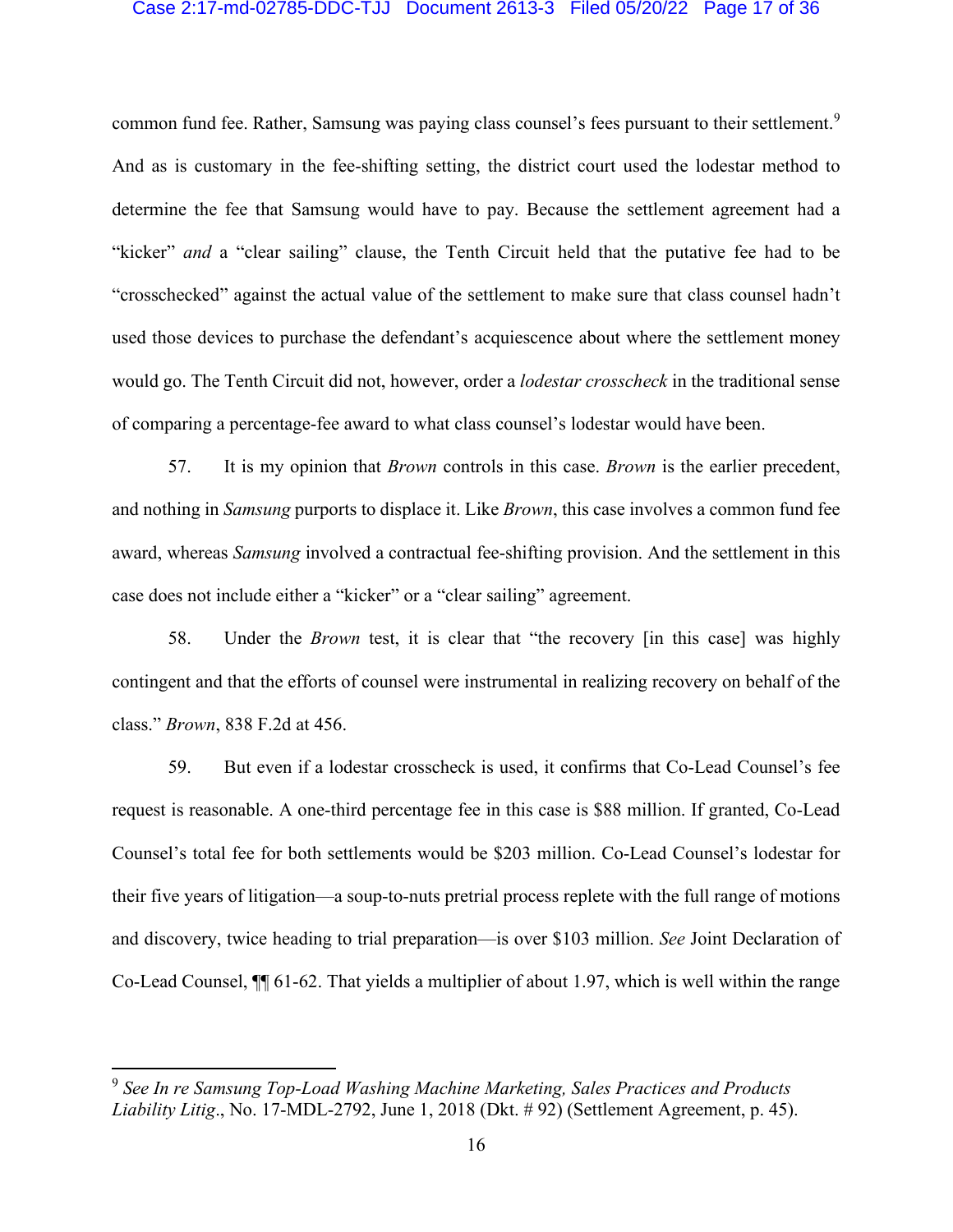### Case 2:17-md-02785-DDC-TJJ Document 2613-3 Filed 05/20/22 Page 18 of 36

of multipliers approved by district courts in the Tenth Circuit. *See, e.g., In re Urethane Antitrust Litig.*, No. 04-1616-JWL, 2016 WL 4060156, at \*7 (D. Kan. July 29, 2016) (resulting in a 3.2 multiplier based on the combined settlements and fee awards).

60. *Awards in Similar Cases*. The one-third fee request is also well within the range of awards in similar cases. In the *Samsung* decision from last summer, the Tenth Circuit wrote that a fee-and-costs award of one-third of the maximum value of the settlement was "well within the range of reasonable and permissible fees and costs awards in class action litigation." *In re Samsung Top-Load Washing Machine Marketing, Sales Practices and Products Liability Litig*., 997 F.3d 1077, 1095 (10th Cir. 2021).

61. The most obvious comparator is this Court's approval of a one-third percentage-fee award in the Pfizer settlement. *See In re EpiPen Mktg, Sales Prac., and Antitrust Litig.*, No. 17 md-DDC-TJJ (D. Kan. Nov. 17, 2021) (Dkt. No. 2506).

62. A one-third fee award is also consistent with fee awards granted in other cases in the District of Kansas. *See, e.g.*, *In re Syngenta AG MIR 162 Corn Litig.*, 357 F. Supp. 3d. 1094, 1113-14 (D. Kan. 2018) (awarding one-third fee of \$1.51 billion settlement fund); *In re: Urethane Antitrust Litig.*, 2016 WL 4060156, at \*8 (awarding one-third fee from \$835 million settlement fund); *Hershey v. ExxonMobil Oil Corp.*, No. 07-1300-JTM, 2012 WL 5306260, \*1, 7-8 (D. Kan. Oct. 26, 2012) (awarding one-third fee from \$54 million settlement); *Eatinger v. BP America Prod. Co.*, No. 07-1266-EFM (D. Kan. Sept. 17, 2012) (Dkt. No. 375) (awarding one-third fee from \$19 million settlement); *In re Universal Serv. Fund Tel. Billing Pracs. Litig.*, No. 02-MD-1468-JWL, 2011 WL 1808038, at \*2 (D. Kan. May 12, 2011) (awarding one-third fee from \$16.9 million judgment); *In re Urethane Antitrust Litig.,* No. 04-MD-1616-JWL (D. Kan. Dec. 13, 2011) (Dkt. Nos. 995 and 2210) (awarding one-third fee of \$142.9 million combined settlement funds);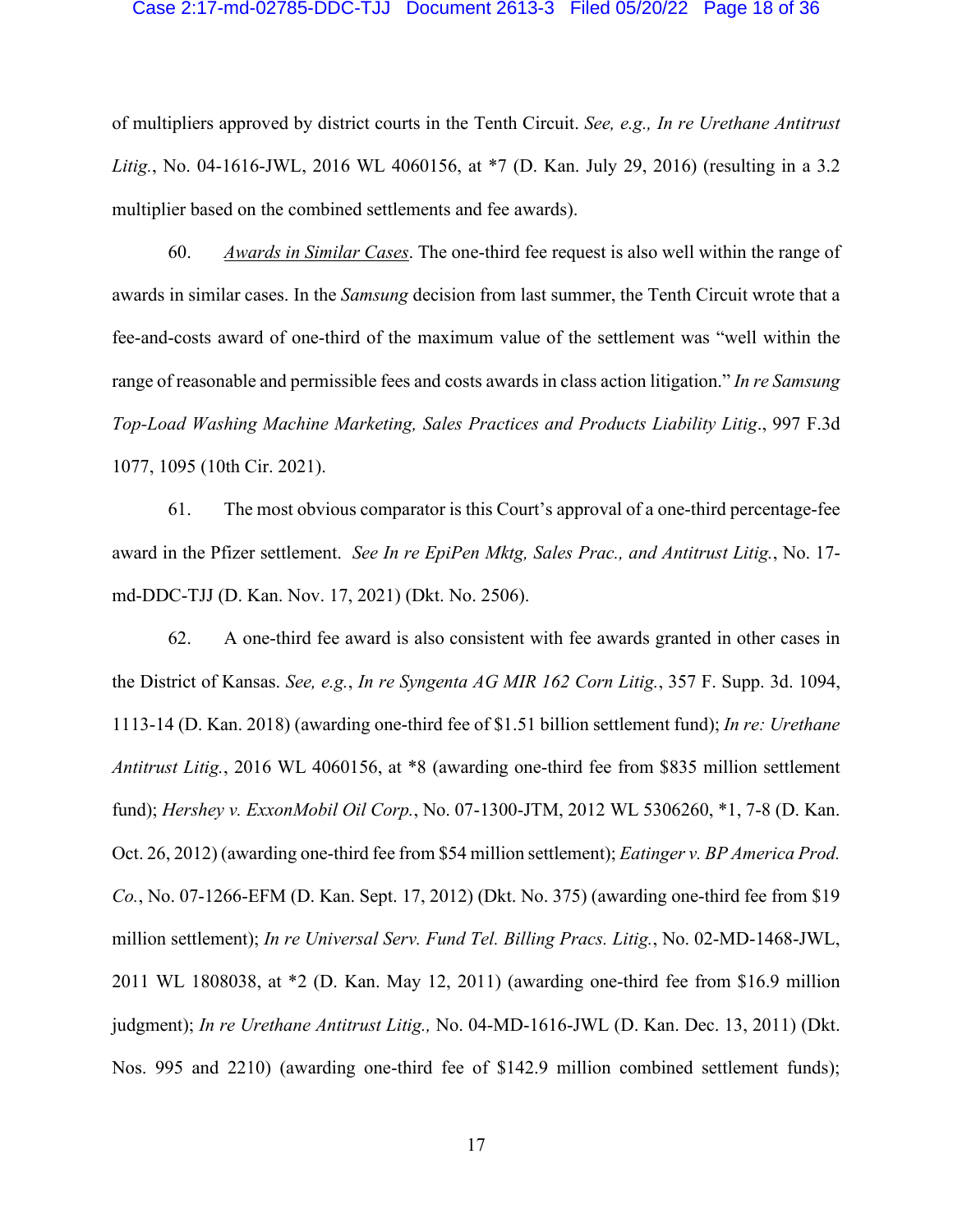### Case 2:17-md-02785-DDC-TJJ Document 2613-3 Filed 05/20/22 Page 19 of 36

*Williams v. Sprint/United Mgmt. Co.*, No. 03-2200-JWL, 2007 WL 2694029, at \*6 (D. Kan. Sept. 11, 2007) (awarding 35% of \$57 million settlement fund); *In re United Telecommc'ns Sec. Litig.*, No. 90-2251-0, 1994 WL 326007, at \*3-4 (D. Kan. June 1, 1994) (awarding one-third from \$28 million settlement fund); *see also In re Hill's Pet Nutrition, Inc. Dog Food Products Liab. Litig.*, 19-MDL-2887 (D. Kan. July 30, 2021) (Dkt. No. 132) (awarding 32% fee of \$12.5 million settlement fund); *Koehler v. Freightquote.com, Inc.*, No. 12-2505-DDC-GLR, 2016 WL 3743098, at \*7 (D. Kan. July 13, 2016) (one-third award is within "the customary percentage of the fund approved by this Court") (quoting *Barbosa v. Nat'l Beef Packing Co., LLC*, No. CIV.A. 12-2311- KHV, 2015 WL 4920292, at \*11 (D. Kan. Aug. 18, 2015)).

63. *The Other* Johnson *Factors*. The following other *Johnson* factors further support Co-Lead Counsel's request for a one-third fee award:

- a. This case involved substantive and procedural issues that were complex and difficult (*Johnson* factor #2);
- b. Co-Lead counsel are skilled, experienced, and highly regarded class action litigators who possess the rare combination of resources and experience to take on a case of this scale and pursue it to a successful end (*Johnson* factors #3, #9, and  $#10$ ;
- c. Dedicating the resources needed to litigate this case through the full pretrial gauntlet, and trial if needed, necessarily precluded Co-Lead counsel from pursuing other employment (*Johnson* factor #4);
- d. The one-third fee sought by Co-Lead counsel is well within the range of fee awards sought in similar class actions and is equal to or less than any fee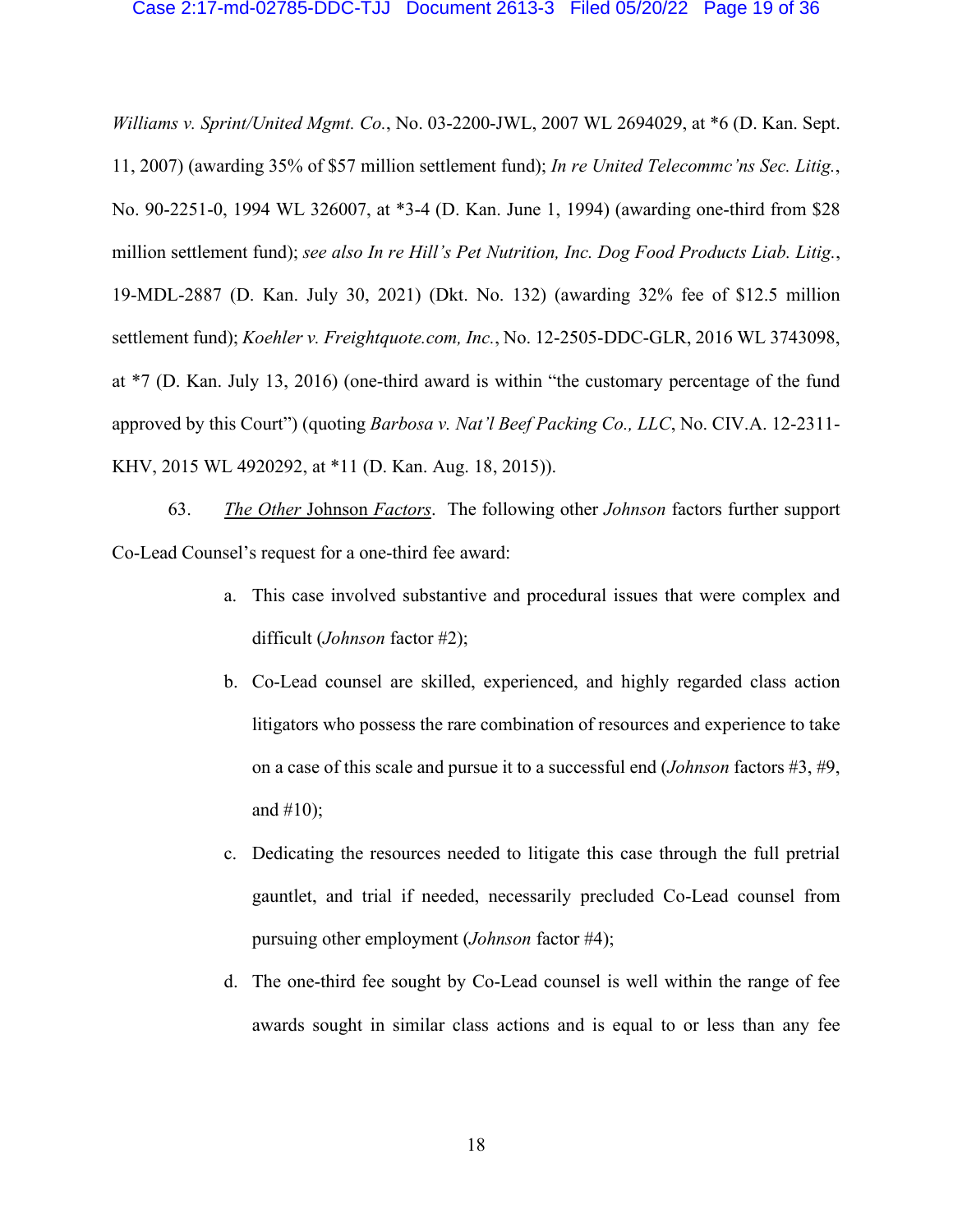provisions agreed to in advance by Class Representatives (*Johnson* factor #5); and

e. Co-Lead counsel worked on a contingency fee basis with no guarantee of any payment for years of work (*Johnson* factor #6).

# **Service Awards to the Class Representatives**

64. Class Counsel are seeking service awards under the formula adopted by this Court in the Pfizer settlement. It is my opinion that service awards are warranted in this case and that the amount requested is reasonable and appropriate.

65. As the Tenth Circuit has recognized, it is customary for class representatives to be granted a service award (or incentive award) out of the common fund recovery. *See Chieftain Royalty Co. v. EnerVest Energy Institutional Fund XIII-A, L.P.*, 888 F.3d 455, 467 (10th Cir. 2017). *See generally* William B. Rubenstein, *Newberg on Class Actions* §17:1 (5th ed.) ("Empirical evidence shows that incentive awards are now paid in most class suits and average between \$10-15,000 per class representative.")

66. Service awards serve two primary purposes. They compensate class representatives for the service they provide to the class and provide an incentive for class representatives to undertake the burdens and risks associated with serving as a class representative. *See* Newberg, §17:3; s*ee also Chieftain*, 888 F.3d at 467-68 (discussing rationale for service awards). Reasonable service awards do not run afoul of Rule 23(e)'s norm that similarly-situated class members be treated equally because class representatives undertake burdens that distinguish them from absent class members. *See* Newberg, §17:3 (explaining that "the justifications for the awards illuminate the fact that the class representatives are not similarly situated to other class members").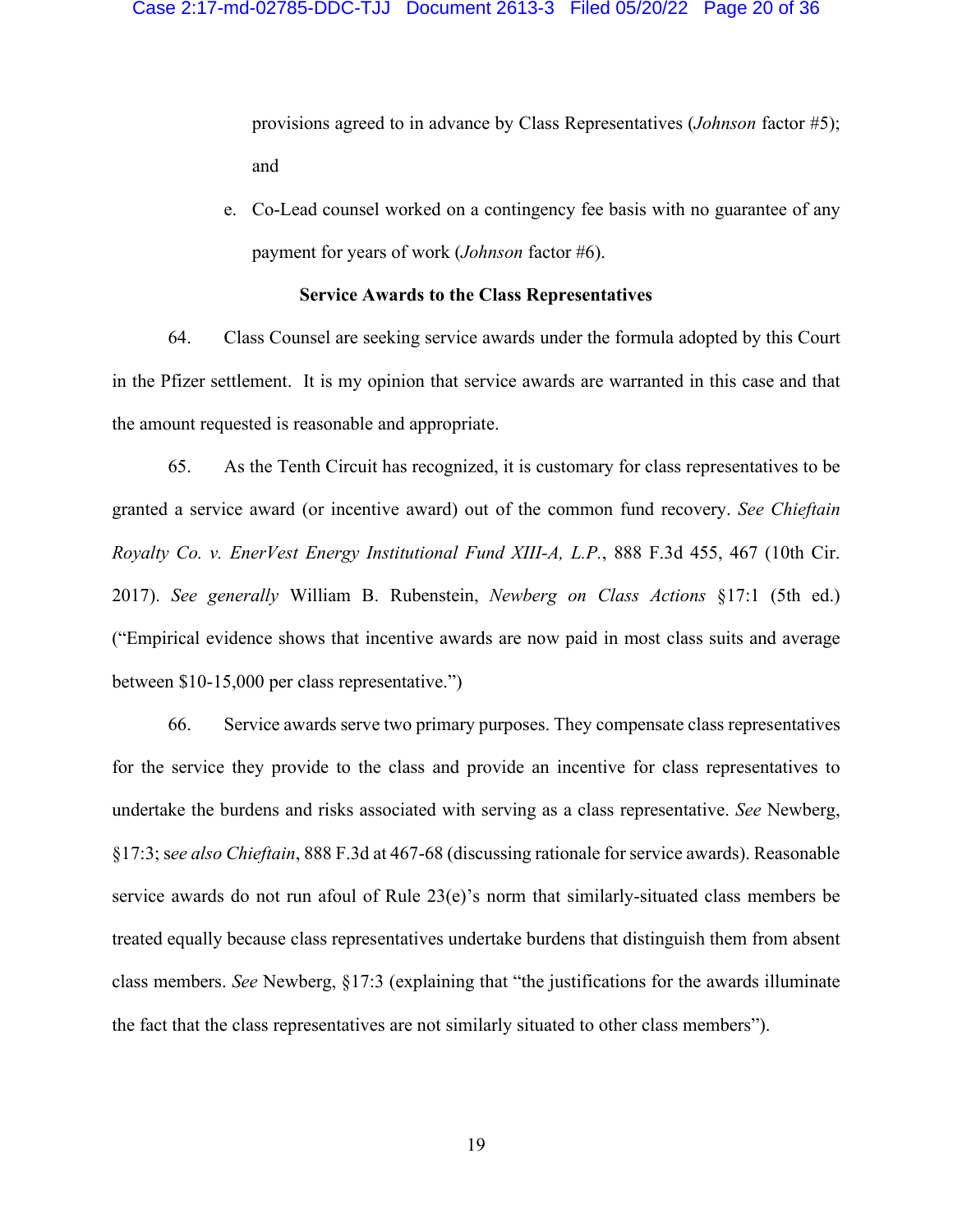### Case 2:17-md-02785-DDC-TJJ Document 2613-3 Filed 05/20/22 Page 21 of 36

In Chieftain, the Tenth Circuit assessed the incentive award in that case solely on 67. what would be appropriate to compensate the named plaintiffs for the work they performed. Chieftain, 888 F.3d at 468. That was because it was limiting itself to the grounds cited by the district court. The Tenth Circuit made clear, however, that the plaintiffs could attempt to incorporate the factors of risk, burden, and the need for an incentive for recruiting purposes in their presentation to the district court on remand. Id. at 467-68.

Thirteen (13) Class Representatives are seeking service awards of \$5,000 based on 68. having spent 60 or more hours on the case while acting in a class-representative capacity. It is my opinion that these service awards are warranted under Tenth Circuit law and are appropriate to fairly compensate the class representative for their level of service.

Twenty-two (22) Class Representatives are seeking service awards in an amount 69. calculated by their hours spent while acting in a class-representative capacity times a compensation rate of \$79 per hour. It is my opinion that these service awards are warranted under Tenth Circuit law and are appropriate to fairly compensate the class representative for their level of service.

I declare under penalty of perjury, pursuant to 28 U.S.C. § 1746, that the foregoing is true and correct.

Steven S. Gensler May 19, 2022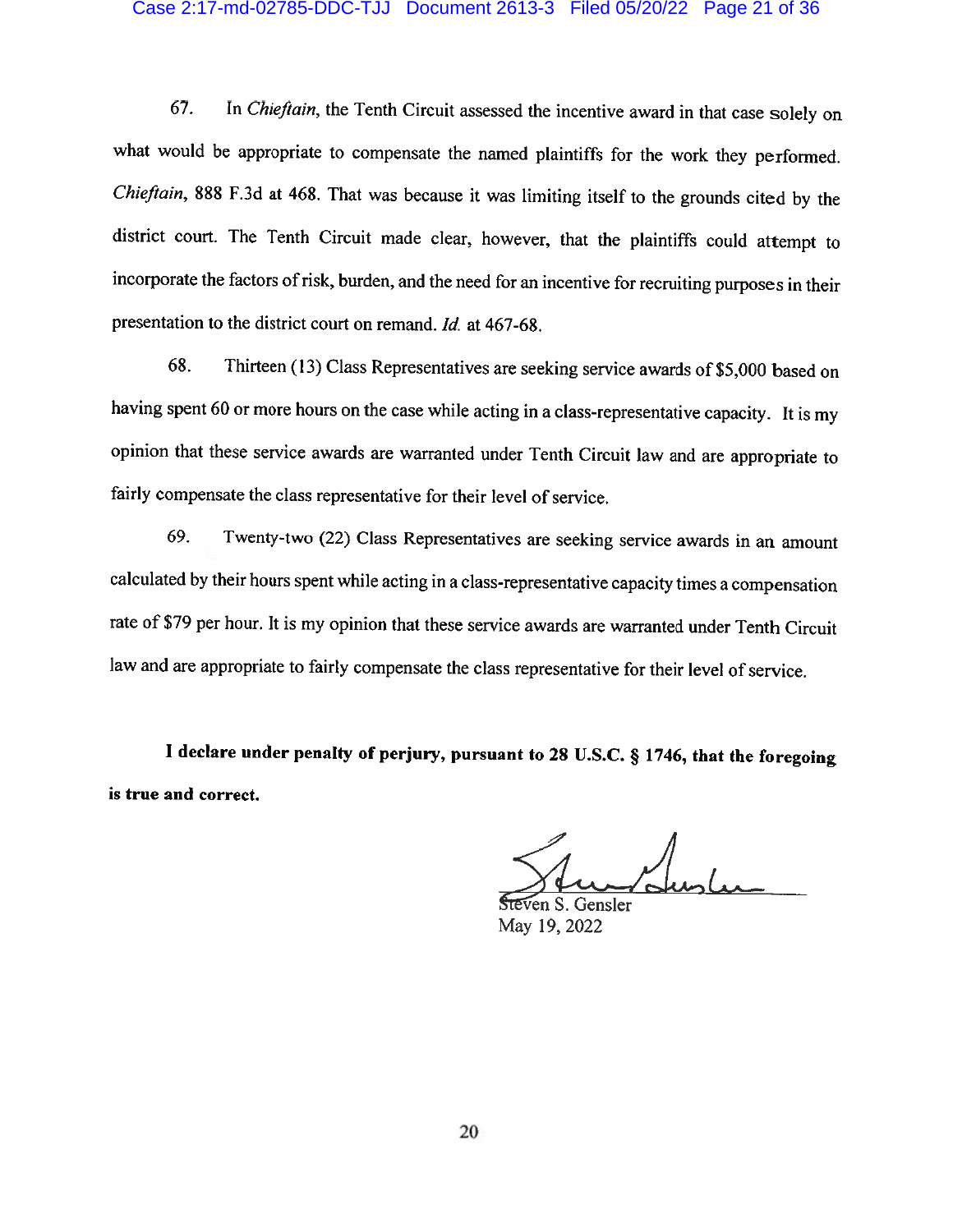# **EXHIBIT 1**

**STEVEN S. GENSLER** Gene and Elaine Edwards Family Chair in Law University of Oklahoma College of Law 300 Timberdell Road, Norman, OK 73019 (405) 325-7889 sgensler@ou.edu

### **ACADEMIC APPOINTMENTS**

UNIVERSITY OF OKLAHOMA COLLEGE OF LAW *Gene and Elaine Edwards Family Chair in Law* (2018-current) *Welcome D. & W. DeVier Pierson Professor* (2009-2017) *President's Associates Presidential Professor* (2006-current) *Professor* (2005–current) *Associate Professor* (2000-2005) (on leave 2003-2004)

*Associate Dean for Academic Affairs* (2020-current) *Associate Dean for Research and Scholarship* (2012-2015)

UNIVERSITY OF ILLINOIS COLLEGE OF LAW *Visiting Assistant Professor* (1998-2000)

UNIVERSITY OF NEVADA LAS VEGAS, WILLIAM S. BOYD COLLEGE OF LAW *Visiting Professor* (Fall 2017)

# **JUDICIAL FELLOWSHIPS**

UNITED STATES SUPREME COURT *Supreme Court Fellow*, Administrative Office of the U.S. Courts (2003-2004)

# **JUDICIAL CLERKSHIPS**

THE HONORABLE DEANELL REECE TACHA U.S. Court of Appeals, Tenth Circuit (Lawrence, KS) *Law Clerk* (1992-1993)

THE HONORABLE KATHRYN H. VRATIL U.S. District Court, District of Kansas (Kansas City, KS) *Law Clerk* (1993-1994)

# **LAW PRACTICE**

MICHAEL, BEST & FRIEDRICH, LLP (Milwaukee, WI) *Associate* (1996-1998)

REINHART, BOERNER, VAN DUREN, NORRIS & RIESELBACH S.C. (Milwaukee, WI) *Associate* (1994-1996)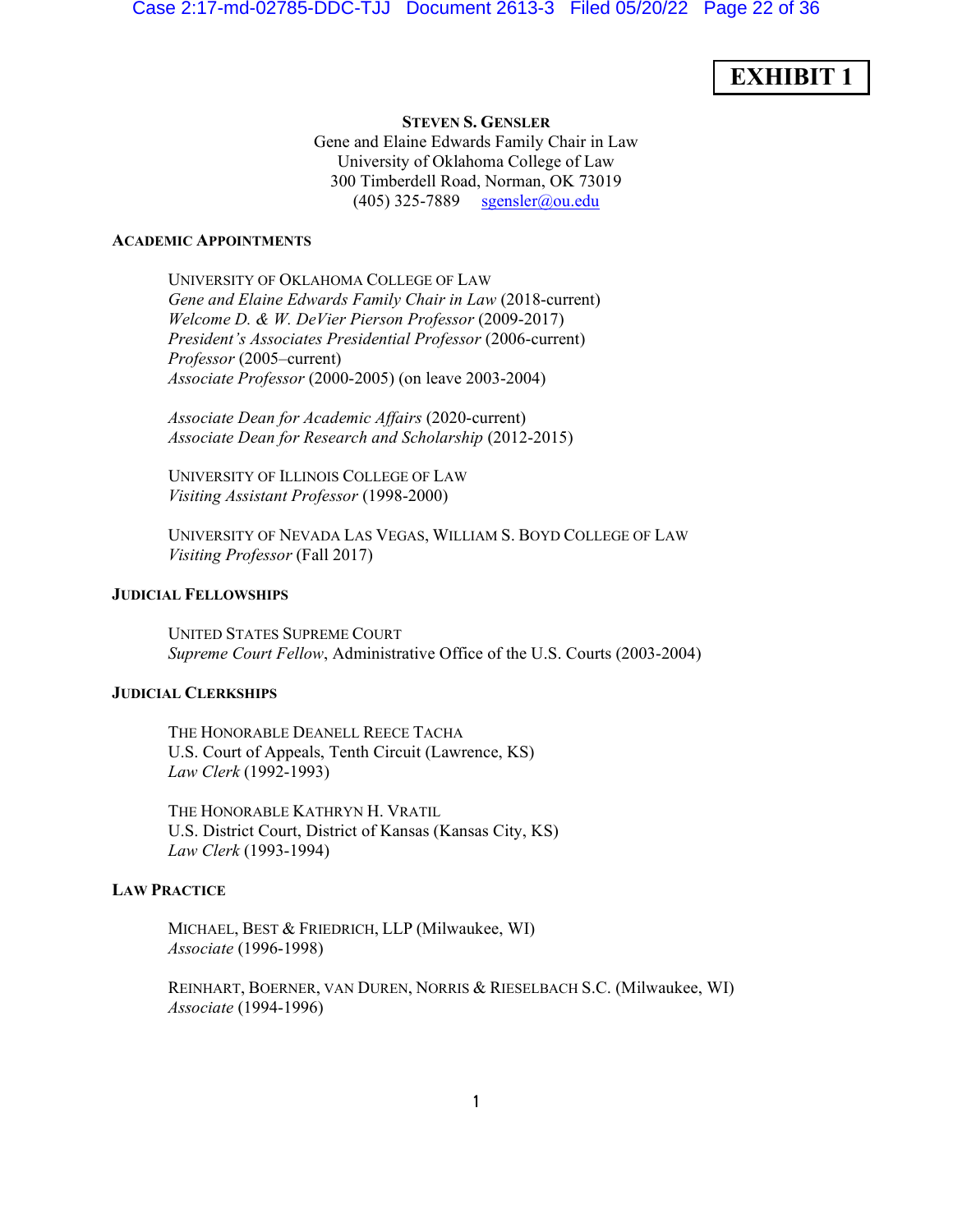# **EDUCATION**

UNIVERSITY OF ILLINOIS COLLEGE OF LAW, J.D. *summa cum laude*, May 1992 Valedictorian (Class Rank: 1/189) Editor-in-Chief, University of Illinois Law Review

UNIVERSITY OF ILLINOIS (URBANA-CHAMPAIGN), B.S. (Biology), June 1988

# **PUBLICATIONS**

# **Books:**

FEDERAL RULES OF CIVIL PROCEDURE: RULES AND COMMENTARY (Thomson Reuters/West)

- Comprehensive two-volume practice treatise on the Federal Rules of Civil Procedure
- Revised and updated edition published annually
- Annual editions to date: 2007, 2008, 2009, 2010, 2011, 2012, 2013, 2014, 2015, 2016, 2017, 2018, 2019, 2020, 2021, 2022

MOORE'S FEDERAL PRACTICE, Volume 11 (3d. ed. 2012) (with Jeffrey W. Stempel)

- Covering Summary Judgment under Rule 56
- Updated quarterly

FEDERAL COURTS: CASES, COMMENTS AND QUESTIONS  $(9<sup>th</sup>$  ed. 2022) (with Martin H. Redish, Suzanna Sherry, James E. Pfander, and Adam Steinman)

GILBERT'S LAW SUMMARY ON CIVIL PROCEDURE (West Academic Publishing) (19<sup>th</sup> ed. forthcoming Summer 2022) (with Rick Marcus and Tom Rowe)

THE 2015 AMENDMENTS TO THE FEDERAL RULES OF CIVIL PROCEDURE (Lexis/Nexis 2015) (monograph prepared and distributed as part of MOORE'S FEDERAL PRACTICE)

# **Journal Articles:**

*Aggregation Made Simple*, in progress (article providing simplified framework for valuing the amount in controversy in multi-party cases)

*Did the Original Rulemakers Already Define the Scope of "Read and Sign"?*, in progress (essay exploring drafting history of "read and sign" rule for depositions)

*Reimagining Diversity Jurisdiction's Amount in Controversy Requirement*, in progress (with Roger Michalski)

*The Million Dollar Diversity Docket*, forthcoming 47 BYU L. REV. 1653 (2022) (with Roger Michalski)

*The Privacy-Protection Hook in the Federal Rules*, 105 JUDICATURE 77 (Summer 2021) (with the Honorable Lee H. Rosenthal)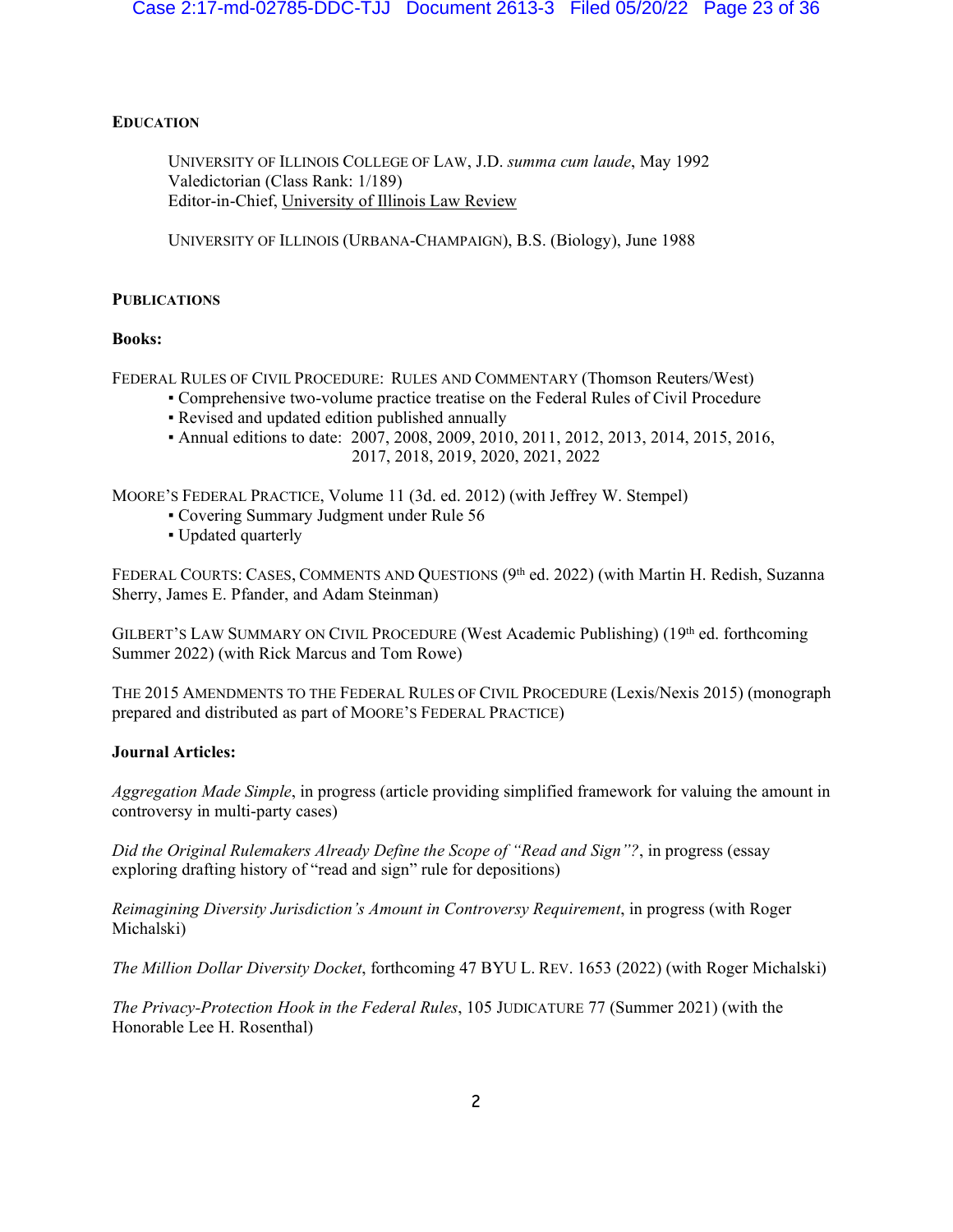*Expedited Trial Programs in Federal Court: Why Won't Attorneys Get on the Fast Track?*, 55 WAKE FOREST L. REV. 525 (Fall 2020) (with Jason A. Cantone)

*Better by the Dozen: Bringing Back the Twelve-Person Civil Jury*, 104 JUDICATURE 46 (Summer 2020) (with the Honorable Patrick E. Higginbotham and the Honorable Lee H. Rosenthal)

*Form Fights: Battles Over Content and Proportionality*, 26 PRETRIAL PRACTICE & DISCOVERY 15 (Spring 2018) (with the Honorable Xavier Rodriguez)

*Breaking the Boilerplate Habit in Civil Discovery*, 51 AKRON L. REV. 683 (2017) (with the Honorable Lee H. Rosenthal) (Symposium on the impact of the 2015 Civil Rules Amendments)

*Discovery: What the Form Are We Fighting For?*, 80 TEX. B.J. 774 (Dec. 2017) (with the Honorable Xavier Rodriguez)

*A Report from the Proportionality Roadshow*, 100 JUDICATURE 14 (Winter 2016) (with the Honorable Lee H. Rosenthal)

*From Rule Text to Reality: Achieving Proportionality in Practice*, 99 JUDICATURE 43 (Winter 2015) (with the Honorable Lee H. Rosenthal)

*Four Years After Duke: Where Do We Stand on Calibrating the Pretrial Process?*, 18 LEWIS & CLARK LAW REVIEW 643 (2014) (with the Honorable Lee H. Rosenthal) (Symposium honoring Judge Mark Kravitz)

*Measuring the Quality of Judging: It All Adds Up to One*, 48 NEW ENGLAND LAW REVIEW 475 (2014) (with the Honorable Lee H. Rosenthal) (Symposium on "Benchmarks: Measurements for Evaluating Judicial Productivity")

*The Reappearing Judge*, 61 KANSAS LAW REVIEW 849 (2013) (with the Honorable Lee H. Rosenthal) (Symposium on "Advocacy under the Federal Rules of Civil Procedure")

*Ed Cooper, Rule 56, and Charles E. Clark's Fountain of Youth*, 46 UNIVERSITY OF MICHIGAN JOURNAL OF LAW REFORM 593 (2013)

*Managing Summary Judgment*, 43 LOYOLA UNIVERSITY CHICAGO LAW JOURNAL 517 (2012) (with the Honorable Lee H. Rosenthal) (Symposium on the 25<sup>th</sup> Anniversary of the Supreme Court's 1986 Summary Judgment trilogy)

ƒ*Reprinted in* 62 DEF. L.J. 1 (2013)

*Special Rules for Social Media Discovery?* 65 ARKANSAS LAW REVIEW 7 (2012) (Symposium on "Facebook and the Law")

*Judicial Case Management: Caught in the Crossfire*, 60 DUKE LAW JOURNAL 669 (2010) (Symposium publishing papers selected from the 2010 Duke Conference on Civil Litigation)

*Oklahoma's New E-Discovery Rules*, 81 OKLAHOMA BAR JOURNAL 2427 (Nov. 2010)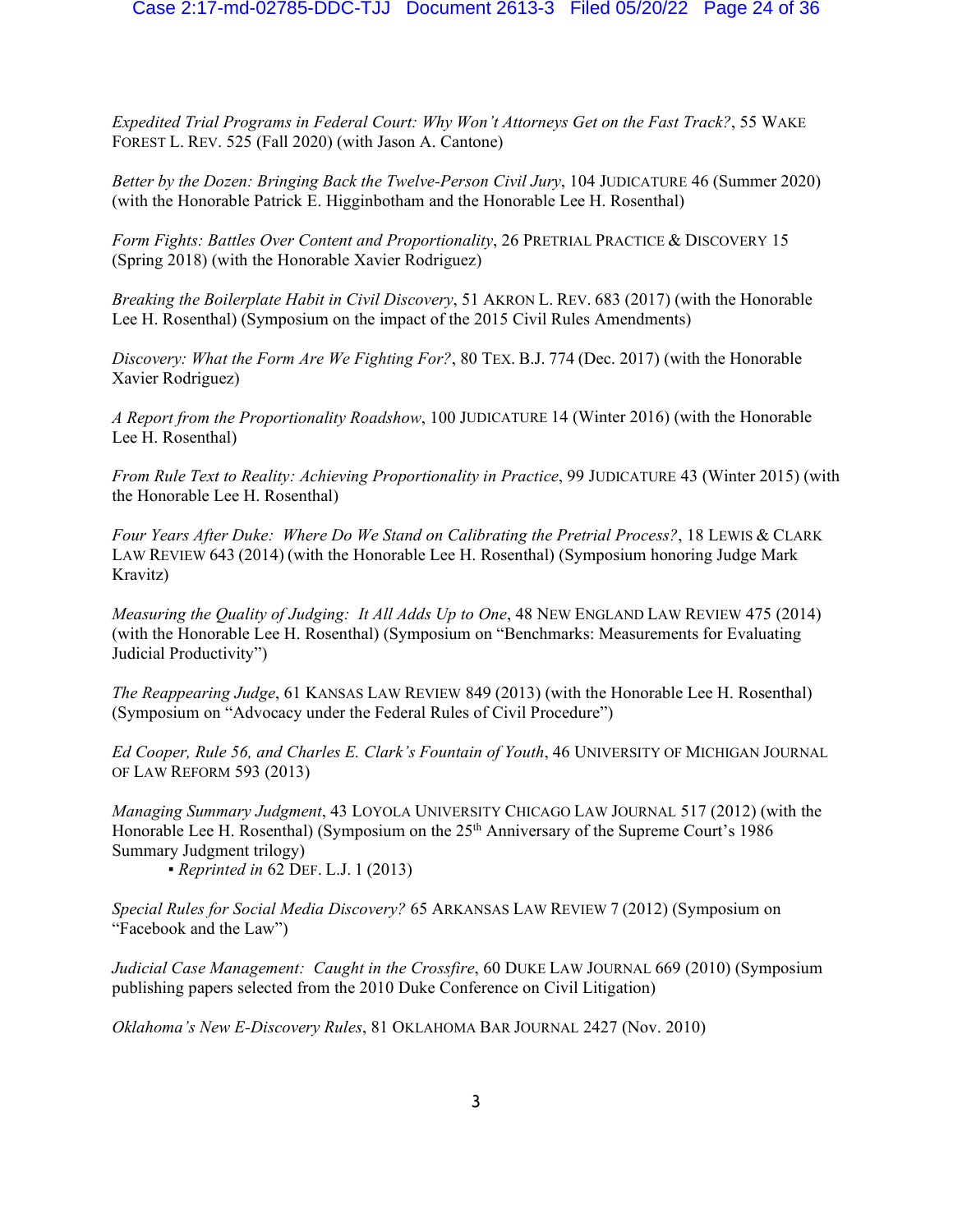*Must, Should, Shall*, 43 AKRON LAW REVIEW 1141 (2010) (Symposium issue publishing papers selected for presentation at the 2010 AALS Section on Litigation program on "The Future of Summary Judgment")

*The Other Side of the CAFA Effect: An Empirical Analysis of Class Action Activity in the Oklahoma State Courts*, 58 KANSAS LAW REVIEW 809 (2010) (Symposium on Class Actions)

*A Bull's-Eye View of Cooperation in Discovery*, 10 SEDONA CONFERENCE JOURNAL 363 (Fall 2009 Supp.) (invited contribution to Special Edition on The Sedona Conference Cooperation Proclamation)

*Some Thoughts on the Lawyer's E-volving Duties in Discovery*, 36 NORTHERN KENTUCKY UNIVERSITY LAW REVIEW 521 (2009) (invited contribution to Symposium on E-Discovery) *ƒ Reprinted in* 60 DEF. L.J. 1 (2011)

*Justness! Speed! Inexpense! An Introduction to* The Revolution of 1938 Revisited: The Role and Future of the Federal Rules, 61 OKLAHOMA LAW REVIEW 257 (2008) (Introduction to AALS Civil Procedure Section 2008 Annual Meeting Symposium)

*Driving Misjoinder: The Improper Party Problem in Removal Jurisdiction*, 57 ALABAMA LAW REVIEW 779 (2006) (with Laura J. Hines)

*Diversity Class Actions, Common Relief, and the Rule of Individual Valuation*, 82 OREGON LAW REVIEW 295 (2003)

*Class Certification and the Predominance Requirement under Oklahoma Section 2023(B)(3)*, 56 OKLAHOMA LAW REVIEW 289 (2003)

*Bifurcation Unbound*, 75 WASHINGTON LAW REVIEW 705 (2000)

*Prejudice, Confusion, and the Bifurcated Civil Jury Trial: Lessons from Tennessee*, 67 TENNESSEE LAW REVIEW 653 (2000) (invited contribution to Symposium: Communicating with Juries)

*Wrongful Discharge for In-House Attorneys: Holding the Line Against Lawyers' Self-Interest*, 1991 UNIVERSITY OF ILLINOIS LAW REVIEW 515 (Student Note)

### **Other Publications:**

*Better by the Dozen: Bringing Back the Twelve-Person Jury*, Volume 4, Issue 7, NYU Civil Jury Project Newsletter (July 2020)

*Survey Results: Why Won't Lawyers Get on the Fast Track?*, Volume 4, Issue 8, NYU Civil Jury Project Newsletter (August 2019)

*Second Circuit Distinguishes Abandonment from Default in Summary Judgment*, 99 JUDICATURE 45 (2015) (brief case note)

*A Tribute to Robert Spector: "It Started With Jurisdiction"*, 63 OKLAHOMA LAW REVIEW i (2011)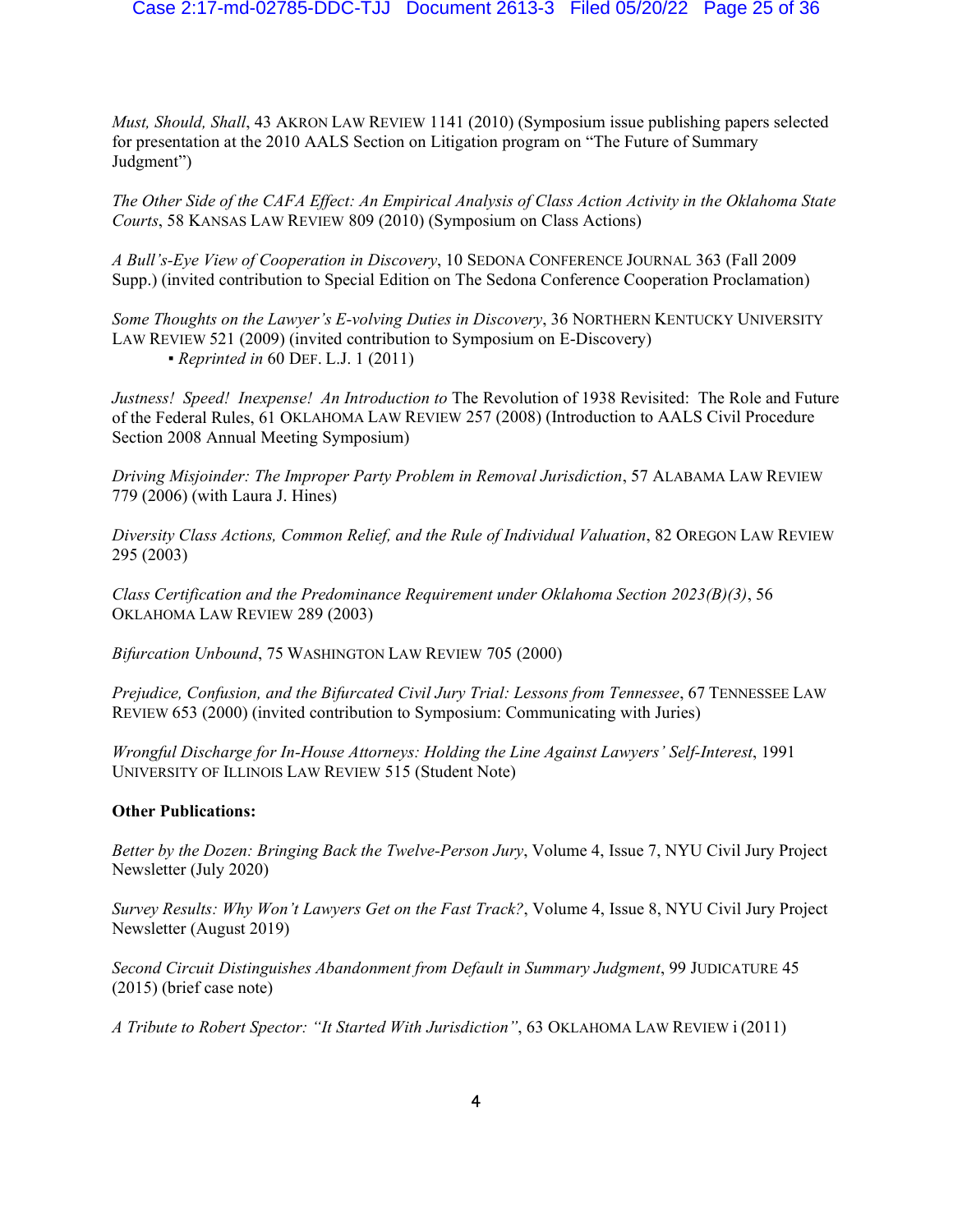FEDERAL RULES OF CIVIL PROCEDURE: 2007 STYLE PROJECT COMPARISON CHARTS (West) ƒ Companion publication to the 2008 edition of treatise listed above

SEALED SETTLEMENT AGREEMENTS IN FEDERAL DISTRICT COURT, Federal Judicial Center (2004) (with Robert Timothy Reagan, Shannon R. Wheatman, Marie Leary, Natacha Blain, George Cort, and Dean Miletich)

*Developments in the Federal Rules of Civil Procedure*, Association of American Law Schools Civil Procedure Newsletter (2003, 2005, 2006, 2007, 2008)

# **PROFESSIONAL AND PUBLIC SERVICE**

# AMERICAN LAW INSTITUTE

- $\bullet$  Council (2015 present)
- Member  $(2006 present)$
- Adviser for Restatement (Third) of Conflict of Laws
- ƒ Members Consultative Group for the Principles of Aggregate Litigation Project
- Members Consultative Group for Restatement (Third) U.S. Law of International Arbitration

UNITED STATES JUDICIAL CONFERENCE ADVISORY COMMITTEE ON CIVIL RULES

- Member  $(2005 2011)$
- Appointed June 2005 by Chief Justice William H. Rehnquist
- ƒ Reappointed August 2008 by Chief Justice John G. Roberts, Jr.

UNITED STATES JUDICIAL CONFERENCE FEDERAL-STATE JURISDICTION COMMITTEE

• Lead Academic Consultant (2017 – present)

NATIONAL CONFERENCE OF BAR EXAMINERS, MBE CIVIL PROCEDURE DRAFTING COMMITTEE

- Invited participant (Summer 2017, Winter 2017)
- Member (Spring 2018 present)

LOCAL RULES COMMITTEE, UNITED STATES DISTRICT COURT FOR THE WESTERN DISTRICT OF OKLAHOMA

• Member  $(2008 – present)$ 

OKLAHOMA STATE BAR ASSOCIATION COMMITTEE ON CIVIL PROCEDURE

- Member (2005 present)
- Vice-Chair (2009 2017)
- Chair, E-Discovery Subcommittee (2009)

OKLAHOMA UNIFORM JURY INSTRUCTION COMMITTEE (CIVIL)

ƒ Appointed March 21, 2016 by Oklahoma Supreme Court Chief Justice John F. Reif

THE SEDONA CONFERENCE

- *ƒ* Member (2008 present)
- ƒ Advisory Board (April 2012 present)
- ƒ Working Group 1: Electronic Discovery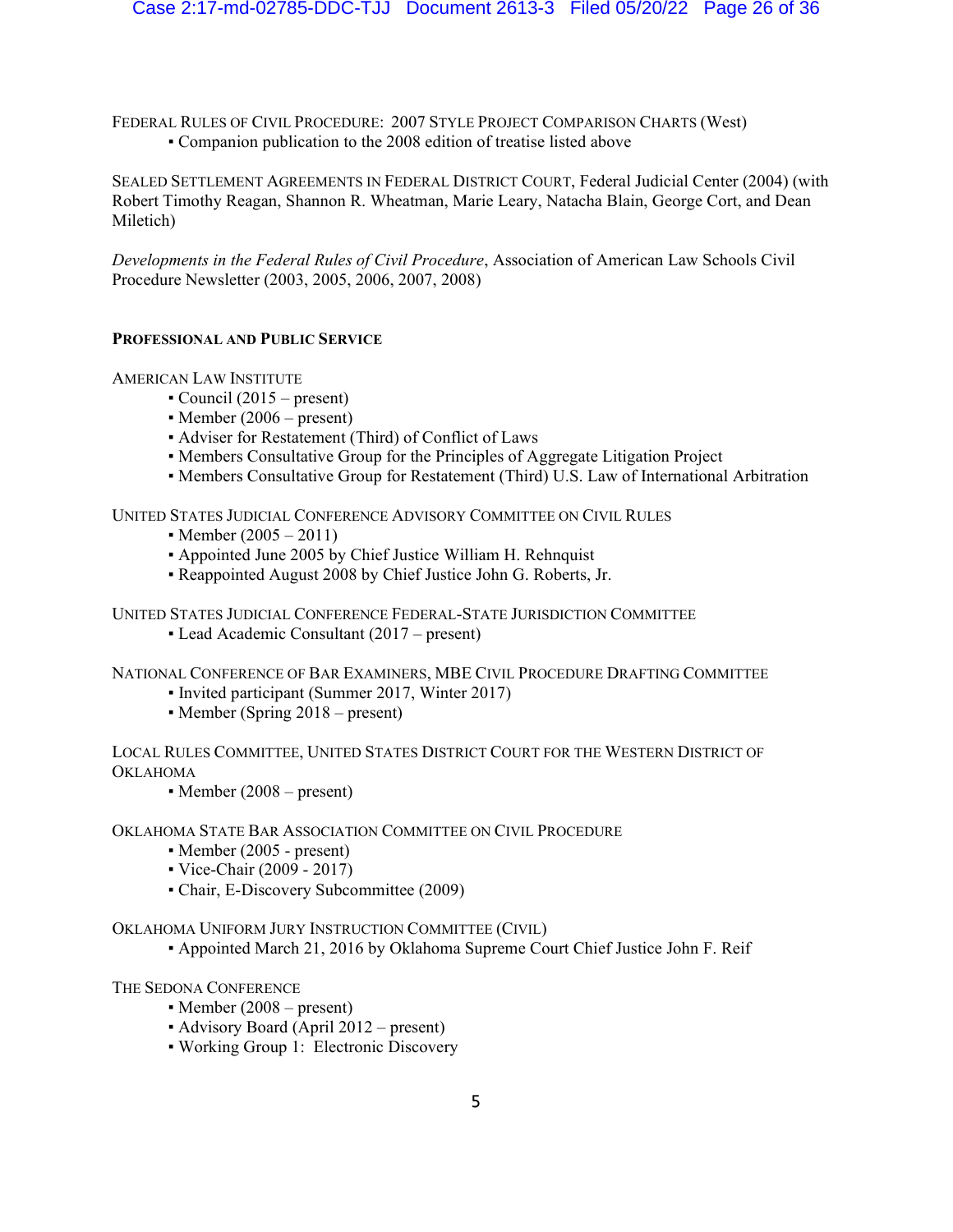ƒ Working Group 6: International Electronic Information Management, Discovery and **Disclosure** 

ƒ *Founding Member*: ROI Project for Information Asset Management (exploratory group to identify principles and best practices for maximizing "information assets")

CIVIL JURY PROJECT (NYU LAW SCHOOL)

• Academic Advisor (2016-present)

AMERICAN BAR FOUNDATION

*•* Fellow (2016-present)

JAMES F. HUMPHREYS COMPLEX LITIGATION CENTER

• Steering Committee Member and Board of Editors for Project on "Assessing Proportionate Relevancy and Cost ESI Model

GUIDELINES AND PRACTICES FOR IMPLEMENTING THE 2015 DISCOVERY AMENDMENTS TO ACHIEVE PROPORTIONALITY

- Co-Reporter (with the Honorable Lee H. Rosenthal) (2014-2017)
- ƒ Project Sponsored by the Duke Center for Judicial Studies

2010 CONFERENCE ON CIVIL LITIGATION ("DUKE CONFERENCE")

• Member, Planning Committee (2009-2010)

ASSOCIATION OF AMERICAN LAW SCHOOLS SECTION ON CIVIL PROCEDURE

- **Executive Committee Chair (2007)**
- ƒ Executive Committee Member (2005 2009)

### **PRESENTATIONS**

*Current Issues in Federal Procedure and Jurisdiction*

- ƒ Judicial Retreat, U.S. District Court, W.D. Okla.
- ƒ November 8, 2021, Sulphur, OK

*The Million Dollar Diversity Docket*

- Conference on Federal Diversity Jurisdiction
- Center on Federalism and Intersystemic Governance, Emory University School of Law
- March 19, 2021 (online)

*Current Issues in Federal Procedure and Jurisdiction*

- ƒ Judicial Retreat, U.S. District Court, W.D. Okla.
- ƒ October 21, 2019, Watonga, OK

# *Why Won't Lawyers Get on the Fast Track? The Persistent Failure of Expedited Trial Programs in Federal Court*

- ƒ OU College of Law Work-in-Progress Series
- ƒ October 14, 2019, Norman, OK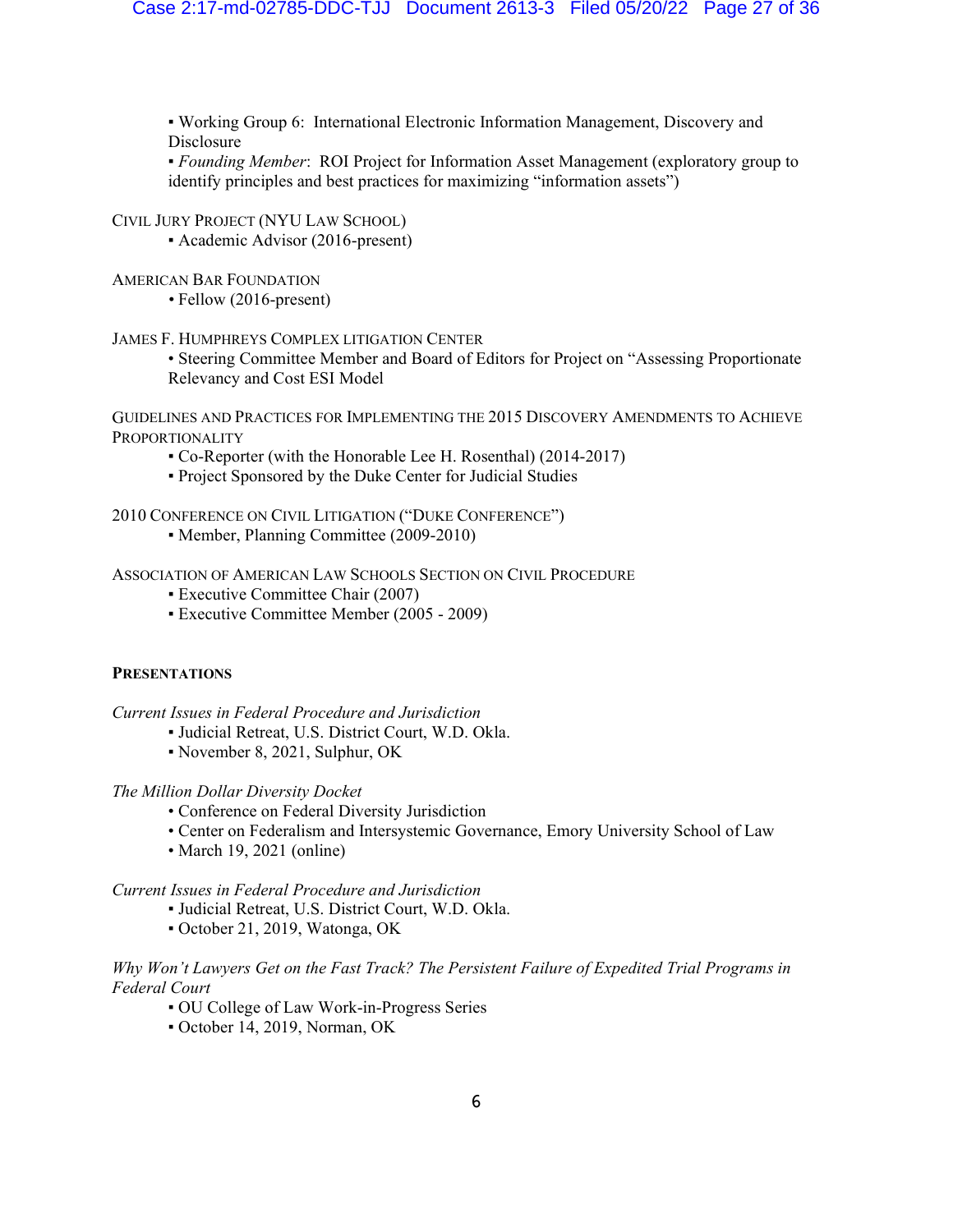*Report From the Washington, D.C. Bench-Bar Group Meeting*

• Bolch Judicial Institute (Duke Law) Program on "Evaluating the 2015 Rule 26 Discovery-Proportionality Amendments and Bolch-Duke Guidelines and Best Practices" ƒ June 20, 2019, Arlington, VA

*Why Won't Lawyers Get on the Fast Track? The Persistent Failure of Expedited Trial Programs in Federal Court*

- NYU Civil Jury Project Colloquium
- ƒ April 24, 2019, New York, NY

*So You Want to Be a Class Action Lawyer? (Recent Changes to Fed. R. Civ. P. 23)*

- Presenter and Program Moderator
- Federal Bar Association, OKC Chapter, Class Action Seminar
- December 12, 2018, Oklahoma City, OK

# *Electronic Discovery: Tips from a Professor*

- OELA Annual Seminar
- December 7, 2018, Oklahoma City, OK

*Special Focus Meeting: Bench-Bar Experiences with the 2015 Discovery Proportionality Amendments*

- Program Facilitator
- Bolch Judicial Institute, Duke Law School
- July 13, 2018, Washington, D.C.

### *Breaking the Boilerplate Habit in Civil Discovery*

- Akron Law Review Symposium on Civil Discovery
- April 6, 2018, Akron, OH

*Sedona Conference eDiscovery Negotiation: Practical Cooperative Strategies*

- ƒFaculty Member
- ƒ February 22-23, 2018, New York, NY

### *Technology Assisted Review (TAR) Best Practices*

- ƒ Program Moderator
- ƒ Duke Law Center for Judicial Studies, Bench-Bar-Academy Distinguished Lawyers' Series
- September 8-9, 2017, Arlington, VA

# *Federal Rules Update*

- 2017 Judicial Conference of the Fifth Circuit
- ƒ May 9, 2017, Grapevine, TX

# *The Virtual Reality: Litigating in the 21st Century*

- ƒ Kansas Legal Revitalization Conference
- ƒ February 2, 2017, Kansas City, MO

# *Big Deal or Big Distraction? Which Recent FRCP Developments Really Matter and Why*

- ƒ Kansas Legal Revitalization Conference
- ƒ February 2, 2017, Kansas City, MO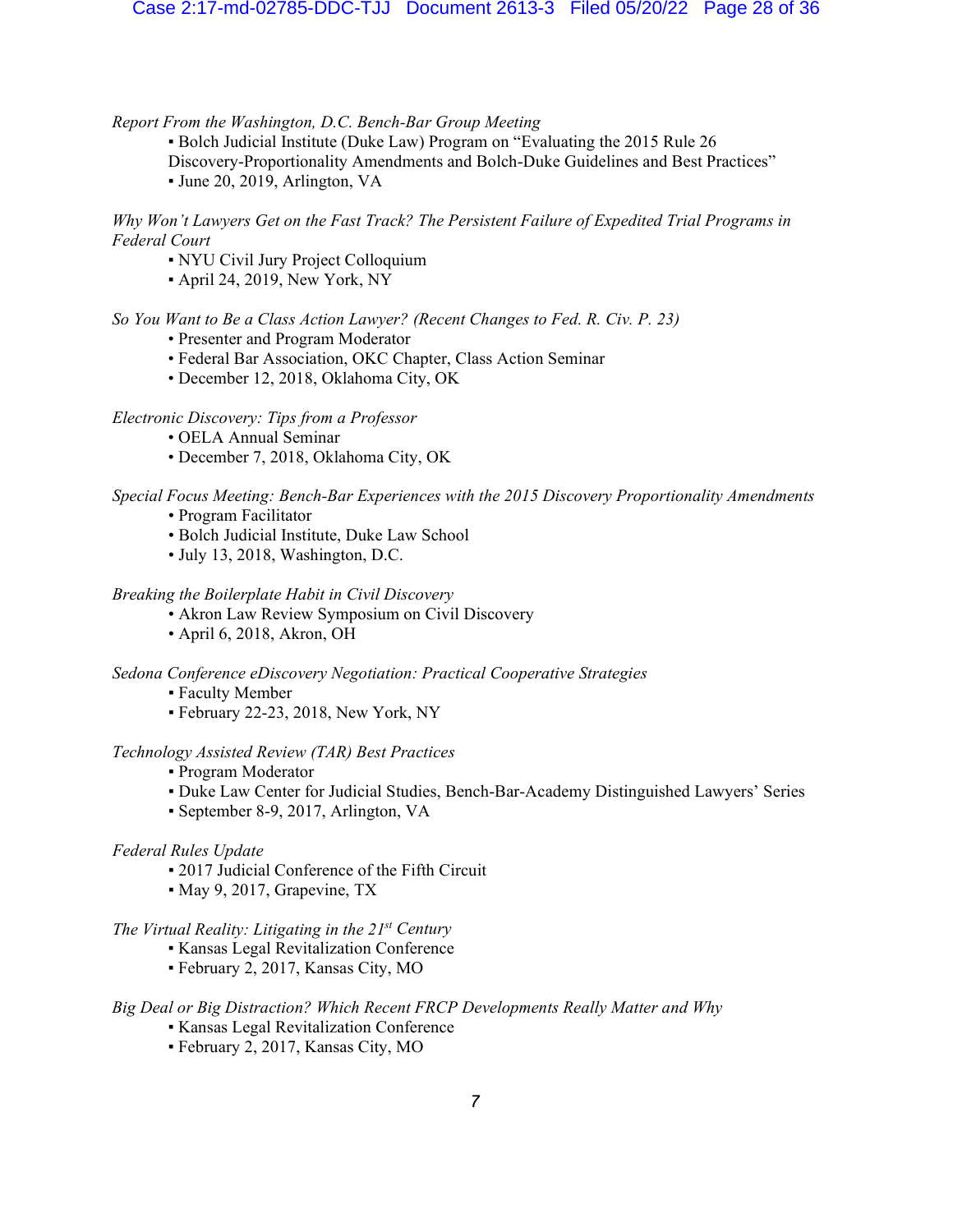*The New Rules for E-Discovery: What Do They Impact?*

- ƒ Kansas Legal Revitalization Conference
- ƒ February 1, 2017, Kansas City, MO

# *How* E*-Discovery Brought* All *Discovery Back to Its Senses*

- ƒ University of Florida College of Law, E-Discovery Distinguished Speaker Series
- ƒ October 10, 2016, Gainesville, FL

# *The 2015 Amendments to the Federal Rules of Civil Procedure*

- Westfield Insurance Annual Counsel Meeting
- August 9, 2016, Westfield Center, OH

# *The 2015 Amendments to the Federal Rules of Civil Procedure*

- **Eighth Circuit Judicial Conference**
- May 4, 2016, Rogers, AR

# *Federal Rules Amendment Process: How Does It Work? Trends and Predictions.*

- ƒ Wichita Bar Association Civil Practice CLE
- ƒ April 21, 2016, Wichita, KS

# *Sedona Conference eDiscovery Negotiation: Practical Cooperative Strategies*

- ƒFaculty Member
- March 1-2, 2016, Washington, D.C.

### *IAALS Fourth Civil Justice Reform Summit*

- Panelist and Planning Committee Member
- February 24-25, 2016, Denver, CO

# *ABA "Roadshow" on Proportionality and the New 2015 Rules*

ƒ Fall 2015 through Spring 2016

ƒ Presentations at U.S. Courthouses in 17 cities (New York, Philadelphia, Newark, St. Louis, Atlanta, Chicago, Washington D.C., Los Angeles, San Francisco, Denver, Phoenix, Dallas, Miami, San Diego, Seattle, Boston, Detroit)

# *What Do the 2015 Amendments to the Federal Rules of Civil Procedure Really Mean for Judges and Lawyers*

- 2016 Southern District of Georgia Attorney Advisory Committee Meeting
- ƒ January 29, 2016, Amelia Island, FL

# *The 2015 Amendments to the Federal Rules of Civil Procedure*

- ƒ Federal Bar Association, Federal Practice Series
- ƒ November 24, 2015, Oklahoma City, OK

# *Proportionality and the New 2015 Rules*

ƒ Judicial Training Symposium co-sponsored by Federal Judicial Center and the Electronic Discovery Institute

ƒ October 14, 2015, New Orleans, LA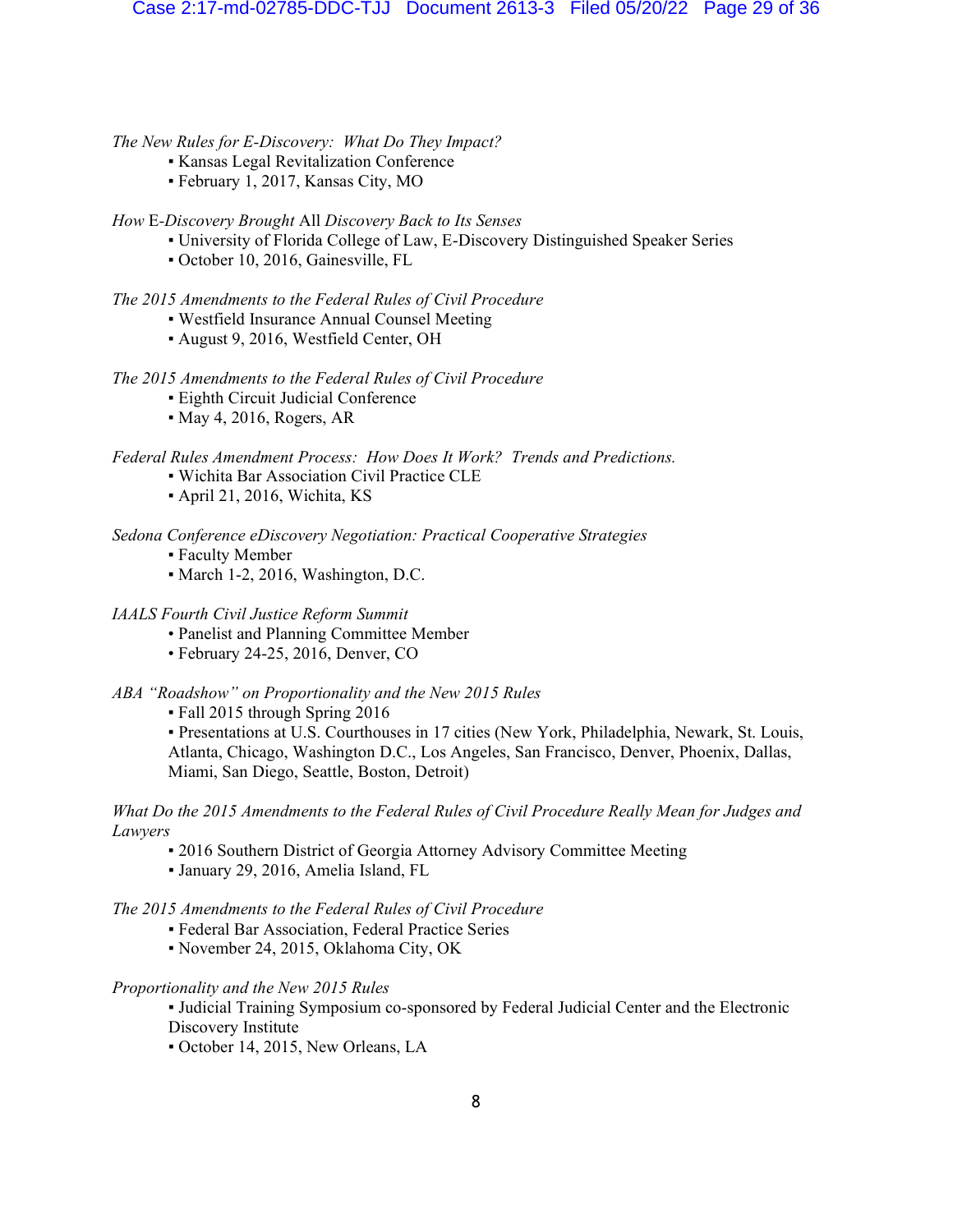# *Proportionality and the New 2015 Rules*

- ABA Section on Litigation Fall Leadership Meeting
- ƒ October 9, 2015, Memphis, TN

# *The 2015 Amendments to the Federal Rules of Civil Procedure*

- ƒ Kansas City Metropolitan Bar Association Bench, Bar, & Boardroom Conference
- $\bullet$  May 15, 2015, Branson, MO

# *Proportionality and the New 2015 Rules*

- National Conference for U.S. Magistrate Judges
- ƒ April 21, 2015, Seattle, WA
- ƒ July 9, 2015, Boston, MA

# *Proportionality is Officially Part of Discovery: Now What?*

ƒ Washington & Lee University School of Law Faculty Speaker Series April 6, 2015, Lexington, VA

*Sedona Conference eDiscovery Negotiation: Practical Cooperative Strategies*

- ƒFaculty Member
- ƒ March 4-5, 2015, Atlanta, GA

# *Duke Center for Judicial Studies Conference on Implementing Discovery Proportionality Standard*

- ƒ Faculty Member and Panelist
- ƒ November 13-14, 2014, Arlington, VA

*Four Years After Duke: Where Do We Stand on Calibrating the Pretrial Process?*

- Civil Rules Advisory Committee Meeting; Program Honoring Judge Mark Kravitz
- ƒ April 10, 2014, Portland, OR

*Hot Topics in Discovery Sanctions: Spoliation and Rule 26(g)*

- ƒ Judges Retreat, U.S. District Court for the Western District of Missouri
- March 7, 2014, Kansas City, MO

*Sedona Conference Cooperation Training Program*

- ƒ Faculty Member and Panelist
- ƒ February 12-13, 2014, Chicago, IL

# *Amendments to Rule 45*

- Presentation to District Judges of the Western District of Oklahoma
- ƒ December 2, 2013, Oklahoma City, OK

# *Cooperation in Practice*

- ƒ Georgetown Law Advanced eDiscovery Institute
- ƒ November 21, 2013, Washington, D.C.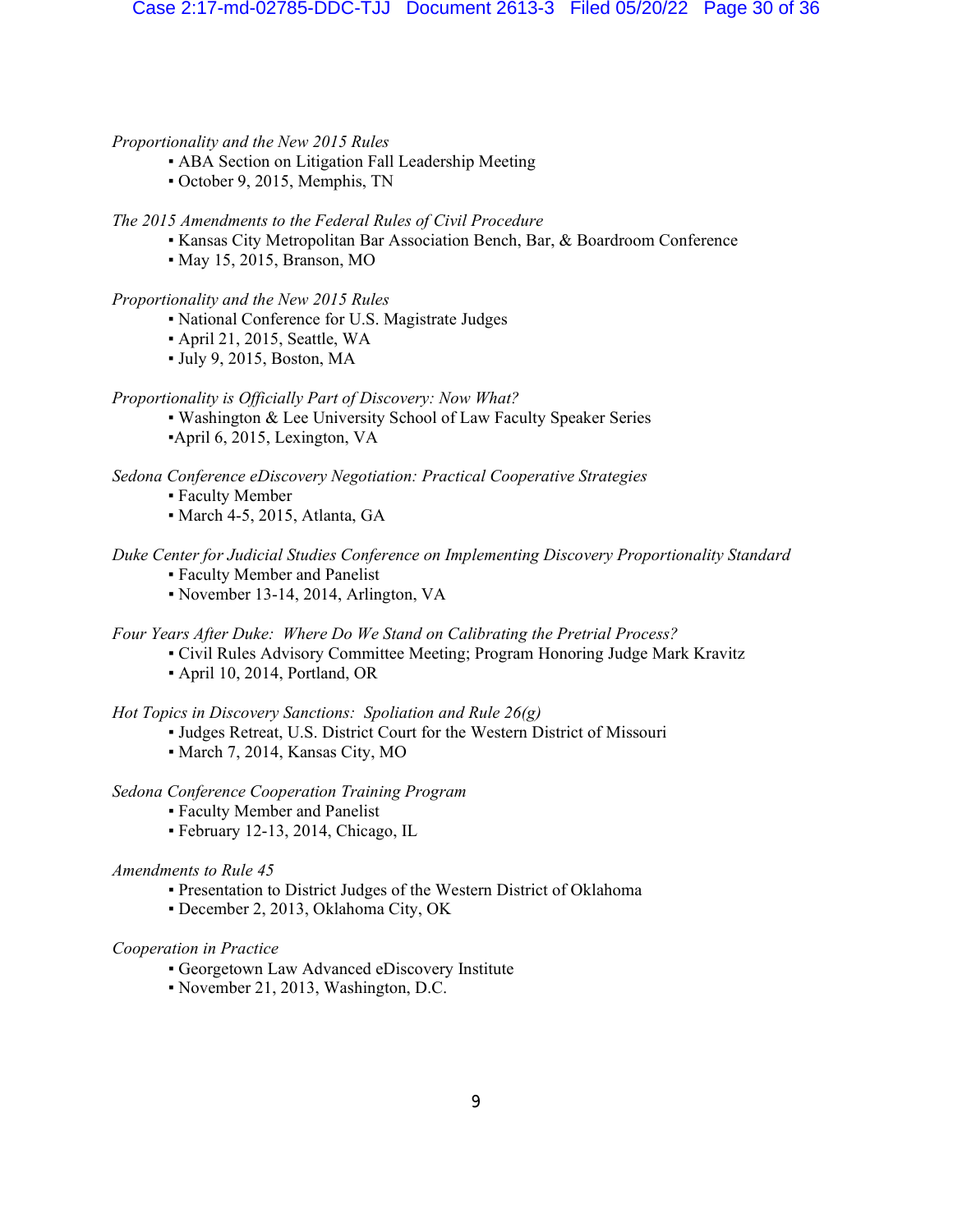# *Pretrial Bench Presence*

- New England Law School Symposium: "Benchmarks: Evaluating Measurements of Judicial Productivity"
- November 8, 2013, Boston, MA

# *Unlocking E-Discovery: Educational Summit for State Court Judges*

- ƒ Faculty member for e-discovery program for state-court judges from around the country.
- ƒ Co-hosted by the National Judicial College and the Institute for the Advancement of the
- American Legal System ("IAALS")
- ƒ September 19-20, 2013, Denver, CO

## *Cooperation and Professional Responsibility*

- The Sedona Conference Cooperation Training Program
- ƒ February 21, 2013, Phoenix, AZ

### *Search Wars: Predictive Coding and the Battle for Control of the Search Process*

- ƒ University of Kansas School of Law Symposium: "Advocacy Under the Federal Rules of Civil Procedure After 75 Years"
- ƒNovember 9, 2012, Lawrence, KS

# *New Approaches to Civil Case Management from Around the Country*

- ƒ Workshop for Judges of the Fifth Circuit
- ƒ May 10, 2012, Santa Fe, NM

# *Ed Cooper, Sherpa Guides, and Procedural Discretion*

- ƒ Civil Rules Advisory Committee Meeting, Program Recognizing Reporter Ed Cooper
- ƒ March 22, 2012, Ann Arbor, MI

### *Effective Case Management*

- ƒJudges Retreat, U.S. District Court for the District of Kansas
- ƒ February 17, 2012, Topeka, KS

### *Closing the Guidance Gaps Under the Federal Rules*

- Presented at the William S. Boyd School of Law, University of Nevada Las Vegas
- ƒ January 26, 2012, Las Vegas, NV

# *Electronic Discovery and the Sensible Harvest*

- ƒBoston E-Discovery Summit 2011
- ƒ December 8, 2011, Boston, MA

# *Social Media and the Continuing Evolution of the Discovery Rules*

- ƒ University of Arkansas School of Law Symposium: "Facebook and the Law"
- ƒ November 4, 2011, Fayetteville, AR

# *Discovery After Iqbal: Where Do We Go From Here?*

- ƒ Multidistrict Litigation Panel Transferee Judge's Conference
- ƒ November 1-2, 2011, West Palm Beach, FL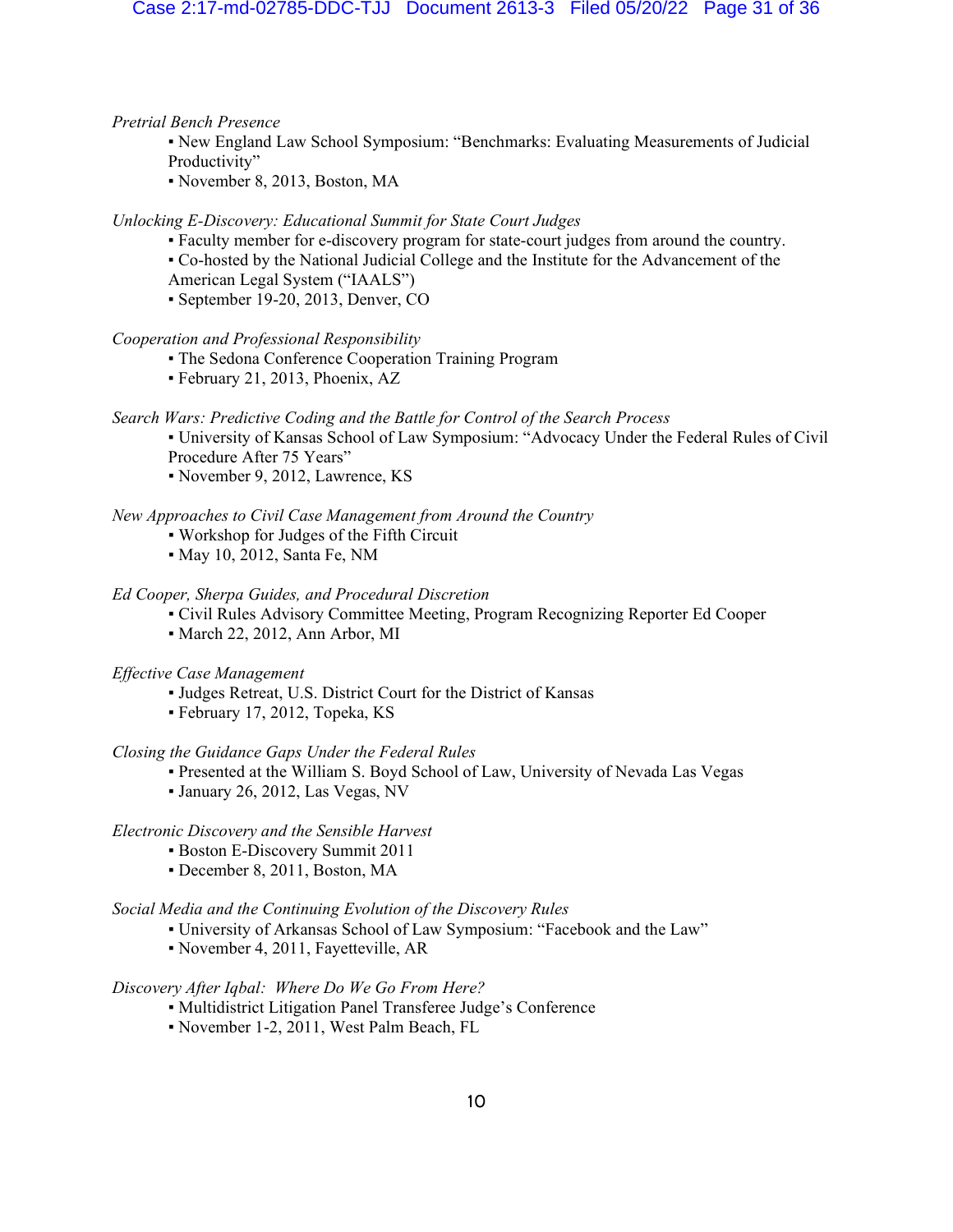*Summary Judgment and Case Management: Each in Service of the Other*

- Seattle University School of Law Colloquium: "25<sup>th</sup> Anniversary of the Summary Judgment
- Trilogy: Reflections on Summary Judgment"
- ƒ September 16, 2011, Seattle, WA

*Civil Rules and Appellate Rules: What's New and What's on the Horizon*

- ƒ Judicial Conference of the Fifth Circuit
- ƒ May 3-4, 2011, San Antonio, TX

# *The Rulemaking Response to* Twombly *and* Iqbal

- ƒ University of Baltimore School of Law Colloquium Presentation
- ƒ April 15, 2011, Baltimore, MD

# *Knowledge in the Public Interest: Consideration of Incidents Where Scientific and Technical Knowledge Is Kept From the Public Because of Sealed Settlements and Other Restrictive Arrangements*

- ƒ Panelist, National Academy of Science, Committee on Science, Technology, and Law
- ƒ April 11, 2011, Washington, DC

# *Complex Litigation XIII: The Future of Civil Litigation 2*

- Panelist, 13<sup>th</sup> Annual Sedona Conference on Complex Litigation
- ƒ April 7-8, 2011, Del Mar, CA

# *The 2010 Amendments to Rule 26 and Rule 56*

- ƒ Kansas Association of Defense Counsel Annual Meeting
- December 3, 2010, Kansas City, MO

# *The 2010 Amendments to Rule 56*

- ƒ LEXIS/NEXIS Webinar
- November 23, 2010

# *Incorporating E-Discovery Rules Into State Practice*

- Panelist, Tulsa County Bar Association CLE Program on Electronic Discovery
- ƒ November 12, 2010, Tulsa, OK

# *Federal Judicial Roundtable on Electronic Discovery*

- Moderator, Oklahoma Bar Association Symposium on Electronic Discovery
- ƒ November 5, 2010, Oklahoma City, OK

# *Incorporating E-Discovery Rules Into State Practice*

- Panelist, Oklahoma Bar Association Symposium on Electronic Discovery
- ƒ November 5, 2010, Oklahoma City, OK

# *Report from the 2010 Conference on Civil Litigation: Where We Are and Where We Are Going*

- ƒ Panelist, Sedona Conference Webinar Series Presentation
- ƒ June 22, 2010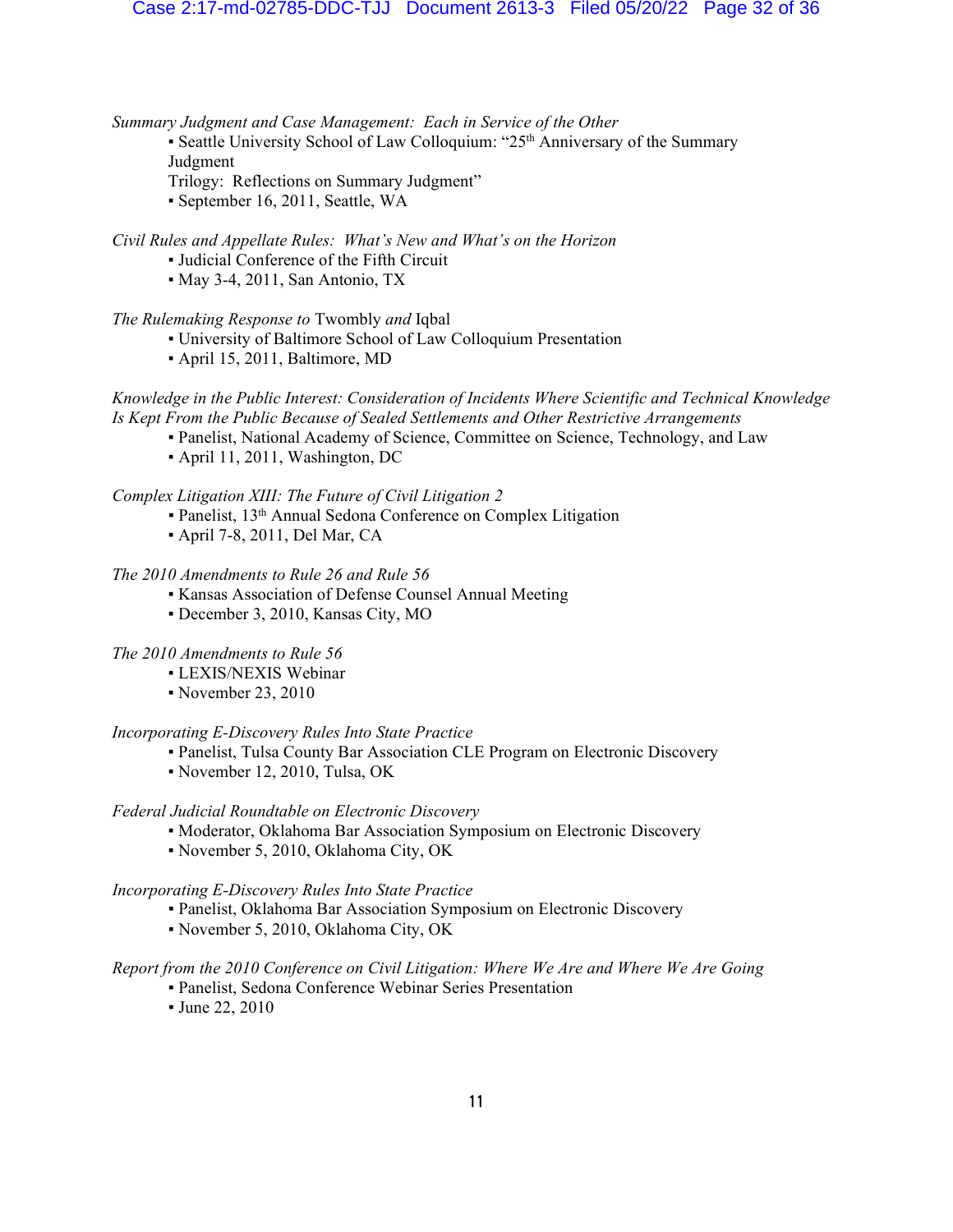# *Cooperation in Discovery: A 90-Year View*

- ƒ Northern Illinois University Law Review Symposium: "What It Means to Be a Lawyer in the Digital Age"
- ƒ April 16, 2010, DeKalb, IL

# *The Future of Civil Litigation: Legislative and Behavioral Changes*

- Panelist, 12<sup>th</sup> Annual Sedona Conference on Complex Litigation
- ƒApril 8-9, 2010, Phoenix, AZ

# *Federal Rules of Civil Procedure: What's Coming in December 2010*

- Co-presenter (with The Honorable Lee H. Rosenthal)
- **DRI Product Liability Conference**
- ƒ April 7, 2010, Las Vegas, NV

# *Codifying Mediation 2.0*

- ƒ Panelist, The Ohio State Journal of Dispute Resolution Symposium 2010
- ƒ February 5, 2010, Columbus, OH

# *Must, Should, Shall*

- AALS Section on Litigation Program
- ƒ January 10, 2010, New Orleans, LA

# *Procedure a la Carte*

- **AALS** Section on Civil Procedure
- ƒ January 9, 2010, New Orleans, LA

# *E-Discovery: Searching the Virtual File Cabinets*

- ƒ Presenter, NBI Seminar
- ƒ Forthcoming November 13, 2009, Oklahoma City, OK

# *Federal Rules of Civil Procedure: Changes Effective December 1, 2009*

- ƒ OBA/CLE Webcast Seminar
- ƒ November 10, 2009

# *The First Year of the Cooperation Proclamation*

- ƒ Panelist, The Sedona Conference Webinar
- ƒ November 4, 2009

# *The Other Side of the CAFA Effect: An Empirical Analysis of Class Action Activity in the Oklahoma State Courts*

- ƒ Kansas Law Review 2009 Symposium: "Aggregate Justice: Perspectives 10 Years After *Amchem* and *Ortiz*"
- ƒ October 30, 2009, Lawrence, KS

# *Judicial Management Strategies to Encourage Cooperative, Non-Adversarial Discovery*

- ƒ Workshop for U.S. Magistrate Judges II
- ƒ July 15 and 16, 2009, Milwaukee, WI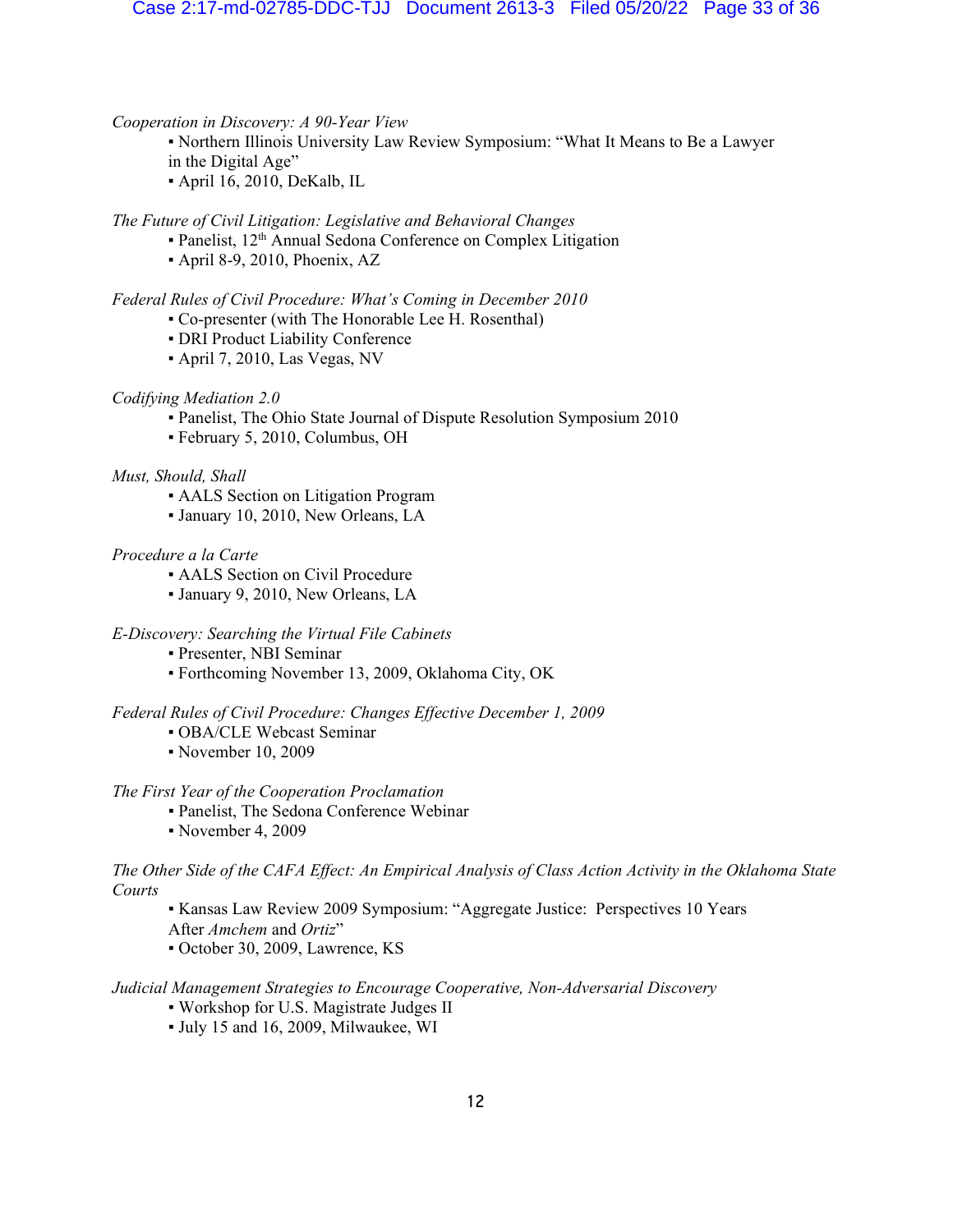# *Some Thoughts on the Lawyer's E-volving Duties in Discovery*

- Northern Kentucky Law Review Symposium on E-Discovery
- ƒ February 28, 2009, Cincinnati, OH

*Privilege Waiver Under New Federal Rule of Evidence 502*

- ƒ Presenter, NBI Seminar: *Keeping Up with E-Discovery*
- ƒ November 13, 2008, Oklahoma City, OK

*E-discovery in Oklahoma*

- ƒ Presented to the Kingfisher County Bar Association
- ƒ August 28, 2008, Kingfisher, OK

# *The Revolution of 1938 Revisited: The Role and Future of the Federal Rules*

- Moderator, AALS Civil Procedure Section Program
- ƒ January 4, 2008, New York, NY

*E-discovery: New Adventures in Client Babysitting?*

- Presented at the Kansas University School of Law
	- ƒ October 19, 2007, Lawrence, KS

# *Bell Atlantic v. Twombly: Pleading Standards and Court Access*

- ƒ "Brown bag" presentation at the University of Oklahoma College of Law
- ƒ June 20, 2007, Norman, OK

# *What's Coming Next? A Look Into the Rules Amendment Pipeline*

- ƒ Presented at *Winning the Federal Case Before Trial*
- ƒ December 15, 2006, Oklahoma City, OK

*Recent Developments in Federal Subject Matter Jurisdiction*

- ƒ Presented at *Winning the Federal Case Before Trial*
- ƒ December 9, 2005, Oklahoma City, OK

*Driving Misjoinder: The Improper Party Problem in Removal Jurisdiction*

- "Brown bag" presentation at the University of Oklahoma College of Law
- May 25, 2005, Norman, OK

# *The Relatively Underguided Erie Analysis*

- University of Oklahoma College of Law
- ƒ February 9, 2005, Norman, OK

# *Federal Civil Rules Amendments: A Look Into the Pipeline*

- ƒ Presented at *Winning the Federal Case Before Trial*
- ƒ January 14, 2005, Dallas, TX

# *Discretionary Dismissal Based on Post-Jurisdictional Events*

- ƒ Presented to United States Judicial Conference Committee on Federal-State Jurisdiction
- ƒ June 10, 2004, New York City, NY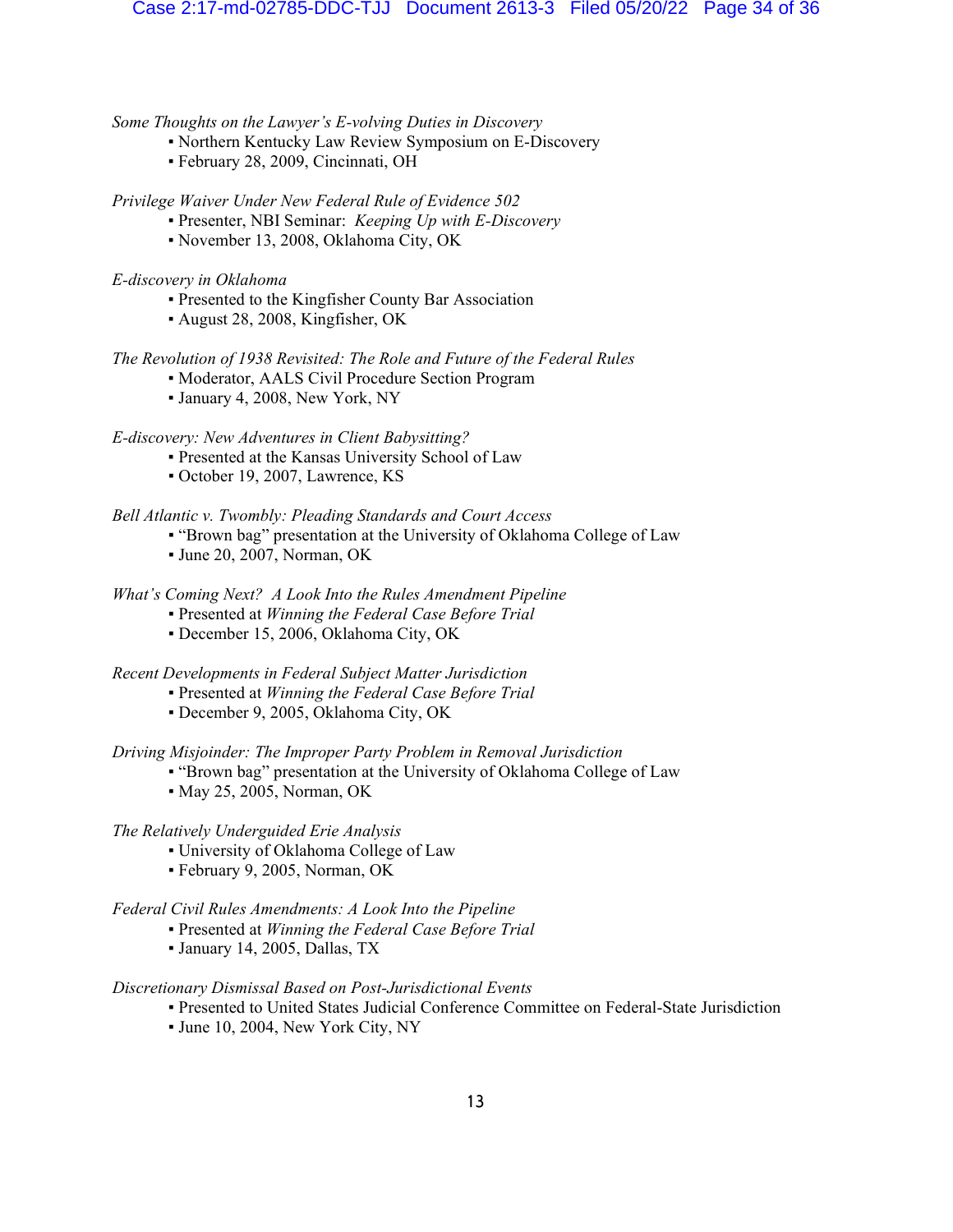*Oil and Gas Class Actions: Issues and Outcomes in Oklahoma*

- ƒ Presented at the *Eugene Kunz Conference on Natural Resources Law and Policy*
- ƒ November 2002, Oklahoma City, OK

### **UNIVERSITY OF OKLAHOMA SERVICE**

Member, Faculty Appeals Board (2012-2016) Research Liaison, Office of the Vice President for Research (2012-2015) Member, Small Executive Committee, Faculty Senate (2002-2003) Member, Faculty Senate (2001-2002) Chair, Campus Disciplinary Council I (2007-2009) Chair, Campus Disciplinary Council II (2001-2002)

# **UNIVERSITY OF OKLAHOMA COLLEGE OF LAW SERVICE**

Chair, Committee A (2019-2020) Member, Committee A (2018-2019) Member, Committee on Endowed Positions (2017) Chair, Scholarship and Creative Activity Strategic Planning Committee (2012-2015) Member, New Programs Committee (2012-2015) Chair, Foreign Studies Program Committee (2011-2015) Director, Oxford Summer Program (2011-2015) Chair, Curriculum Committee (2016-2017) Member, Curriculum Committee (2013-2014) Member, Curriculum Committee (2011-2012) Member, Committee on Research and Scholarship (2011-2016) Chair, Committee A (2009-2010) Member, Dean Search Committee (2009-2010) Member, Committee A (2008-2009) Faculty Advisor, Oklahoma Law Review (2002-2003, 2004-2007, 2011-2018) Chair, Mentoring Study Committee (2005-2006) Chair, Code of Academic Responsibility Appeals Board (2004-2005; 2015-2017) Chair, Academic Appeals Board (2015-2017) Member, Externship Subcommittee (2004-2005) Chair, Personnel Committee (2006-2007) Member, Personnel Committee (2002-2003) Member, Personnel Committee (2000-2001) Member, Competitions Committee (2001-2003) Member, Legal Writing Committee (2001-2002) Member, Judicial Clerkships Program (2000-2010) Faculty Advisor, Phi Alpha Delta (2001-2003)

# **BAR MEMBERSHIPS**

United States Supreme Court (2003) State of Wisconsin (1992) Eastern District of Wisconsin (1992) Western District of Wisconsin (1993)